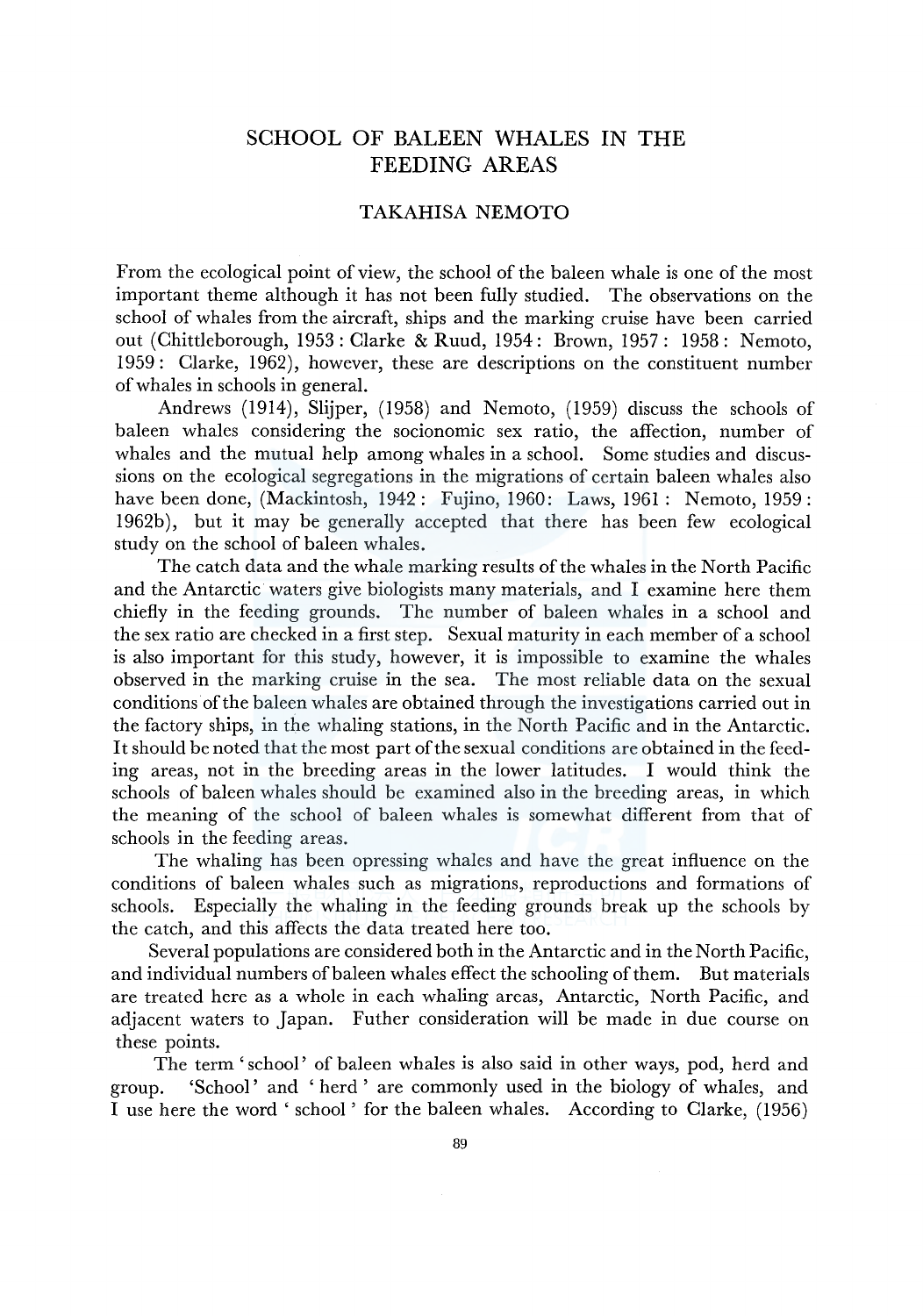the old whalernen distinguished ' pods ' or 'garns ' numbering up to about twenty whales, 'schools' or 'shoals' of some twenty to fifty, and the 'herd' or 'body of whales ' comprizing some fifty to serveral hundred. The term 'herd ' is used mostly for the land mammals ungulates, ' school ' for fish, and group ' is used for the general expression in the recent ecology.

#### MATERIALS

The materials. treated here consist of two parts. One is the marking data in the North Pacific, adjacint waters to Japan and the Antarctic ocean. The another is the catch data in the North Pacific by the Japanese factory ships in 1955 and 1956. The marking data base on three groups described following.

North Pacific 1953.............1961 Adjacent waters to Japan and Bonin Islands Antarctic *l:fj'*  1949 ............ 1955 1954 ............ 1961 l2J' iCJ'



Fig. 1. The whaling grounds where the observations on the schools of baleen whales have been carried out. Lateral line---North Pacific pelagic: Straight line---Coast of Japan: Black circle---Okinawa, Black square----Bonin Island pelagic: Oblique line-Antarctic pelagic.

From the marking data, the number of whales in a school is discussed as well as the formations of the school of different species of baleen whales. The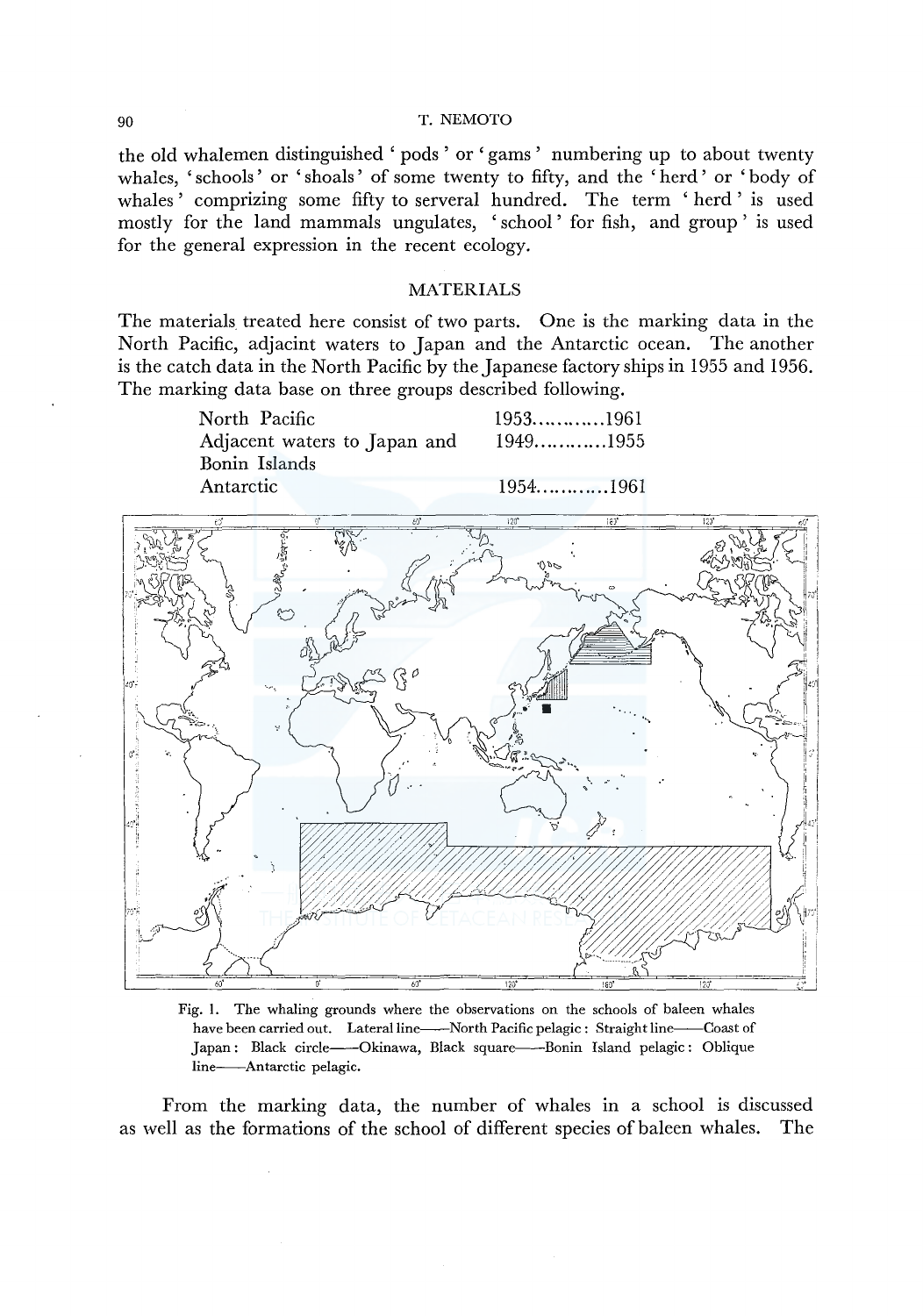#### SCHOOL OF BALEEN WHALES 91

socionomic sex-ratio and sexual conditions are mostly obtained from the biological data based on the whales caught in the North Pacific. The pair schools of cow and calf have been obtained through the marking research, and the variation in the number of baleen whales in a school from the marking and catch results both in the North Pacific and the Antarctic. These research areas are shown in Fig. 1.

## SCHOOL OF BALEEN WHALES IN THE NORTH PACIFIC, FIN WHALES *(BALAENOPTERA PHYSARUS)*

### Number of fin whales in a school

The number of fin whales in a school has been discussed by Clarke & Ruud ( 1954) Nemoto (1959) and Clarke (1962). According to their reports and other descrip tions (Chitterborough, 1953 etc), fin whales have been. mostly found four or less in a school in the feeding areas. The schools consist of five or more whales are

|       |             |      |                | TABLE 1.    | NUMBER OF FIN WHALES IN A SCHOOL        |                                  |        |             |              |                         |     |             |
|-------|-------------|------|----------------|-------------|-----------------------------------------|----------------------------------|--------|-------------|--------------|-------------------------|-----|-------------|
|       |             |      |                |             | IN THE NORTH PACIFIC IN 1956            |                                  |        |             |              |                         |     |             |
|       |             |      |                |             |                                         | Number of fin whales in a school |        |             |              |                         |     |             |
|       |             |      | $\overline{2}$ | 3           | $\overline{4}$                          | 5                                | 6      |             | 7            | 8                       | 9   | $10-$       |
| June  | 62          |      | 88             | 32          | 17                                      | 8                                |        | 3           | $\mathbf{2}$ |                         |     |             |
| July  | 178         |      | 204            | 100         | 72                                      | 32                               |        | 9           | 5            | 10                      |     | 18          |
| Aug.  | 64          |      | 151            | 52          | 28                                      | 9                                |        | 7           | 3            | 3                       |     | 13          |
| Sept. |             |      | 2              |             |                                         |                                  |        |             |              |                         |     |             |
| Total | 305         |      | 445            | 184         | 117                                     | 49                               | 19     |             | 10           | 13                      |     | 31          |
|       |             |      |                |             |                                         |                                  |        |             |              |                         |     |             |
|       |             |      |                |             | TABLE 2. SEASONAL OCCURRENCES OF SINGLE |                                  |        |             |              |                         |     |             |
|       |             |      |                |             | FIN WHALES IN THE NORTHERN PACIFIC      |                                  |        |             |              |                         |     |             |
|       | May         |      |                | June        |                                         | July                             |        | Aug.        |              | Sept.                   |     | Total       |
|       | Male Female |      |                | Male Female |                                         | Male Female                      |        | Male Female |              | Male Female             |     | Male Female |
| 1955  | 3           | 5    | 13             | 9           | 103                                     | 81                               | 38     | 33          | 41           | 45                      | 198 | 173         |
| 1956  |             |      | 26             | 36          | 78                                      | 100                              | 28     | 36          |              |                         | 132 | 173         |
|       |             |      |                |             |                                         |                                  |        |             |              |                         |     |             |
|       |             |      | TABLE 3.       |             | OCCURRENCES OF IMMATURE FIN WHALES      |                                  |        |             |              |                         |     |             |
|       |             |      |                | IN          | THE SINGLE SWIMMING FIN WHALE           |                                  |        |             |              |                         |     |             |
|       |             |      |                | Mature      | Imm.                                    |                                  | Mature |             | Imm.         | Preg.                   |     |             |
|       |             | 1955 |                |             | 34<br>164                               |                                  | 128    |             | 45           | $71(55.\overline{5}\%)$ |     |             |
|       |             | 1956 |                |             | 110                                     | 22                               | 141    |             | 32           | 62(43.9%)               |     |             |

comparatively scarce. The number of fin whales in a school in the North Pacific in 1956 is shown in Table 1 on 1298 fin whales. The number of fin whales in a school vary with the proceeding of the seasons, and the single swimming fin whale decreases in number in the late of summer (Nemoto, 1959).

This tendency is clearly shown in the Table 1 and Fig. 2. The one of the main reasons for the fact may be the leaving of the single swimming pregnant female to the breeding area as it has been considered (Mackintosh, 1942 : Nemoto, 1959: Laws, 1961), however, July in the North Pacific must be the feeding season for fin whales and they come to the feeding areas in July successively. The forma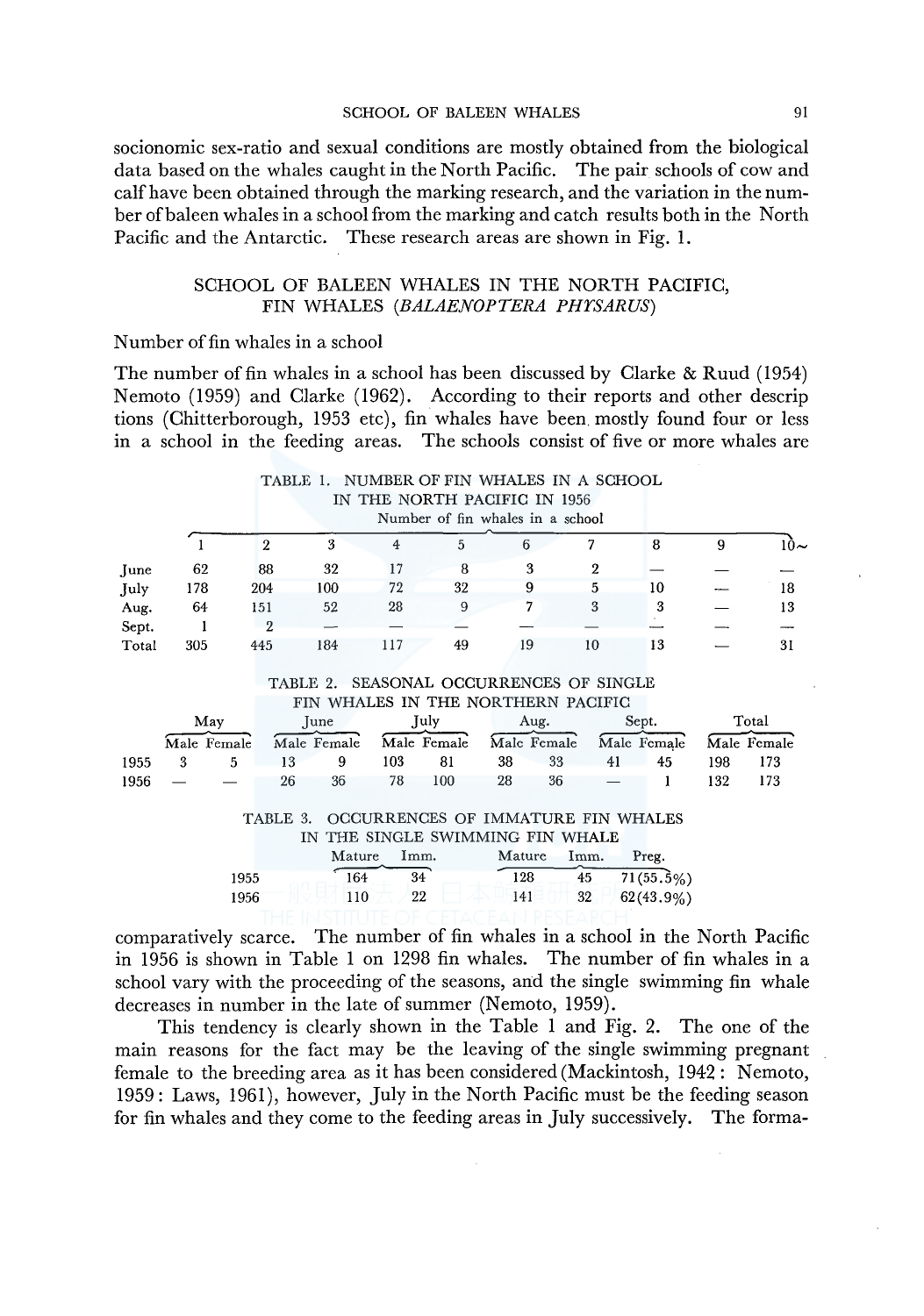tion oft he school in the feeding areas also should be considered as suggested by the prevous report (Nemoto, 1959).

### Single swimming fin whale

From the observations in the catcher boats chasing fin whales are used for the examination. The seasonal occurrences of male and female in single swimming fin whales is given in Table 2 and 3 according to the data in 1955 and 1956. There is no consistent tendency in the occurrence of each sex, and no clear tendency in the occurrences of immature and pregnant whales too. It has been generally ac-



Fig. 2. Seasonal variations of the number of fin whales in a school in the North Pacific. Left-1954: Right-1956.

cepted that there are some ecological segregations in the baleen whales according to the sex and sexual conditions. But there is no pecurial feture in the characters of the fin whales in the data in 1955 and 1956. The pregnant ratio is also not so high or low comparing with other fin whales caught. Five lactating fin whales are present out of fifteen resting whales in 1955. The occurrence of the immature fin whale are also not so different from the total catch of the fin whale. This may partly be affected by the size regulation in the whaling. The shorter young fin whales may sometimes form a large school but they are saved from the catch. As a conclusion, single swimming fin whales in the feeding areas show no pecurial feature. But it will be re-examined by the futher accumulated data in due cource.

#### Pair fin whales

The catch data of the pair fin whales are not so large in number. Twenty-six pairs of fin whales in 1955 and sixty pairs in 1956 are caught by whaling, the occurrences of each sex of which are illustrated in Table 4. The combination of male and female is dominant among three combinations. Male and male combinations exceeds female and female combinaions. This may due to one reason of the affection between male and female form the school. The sexual conditions of

I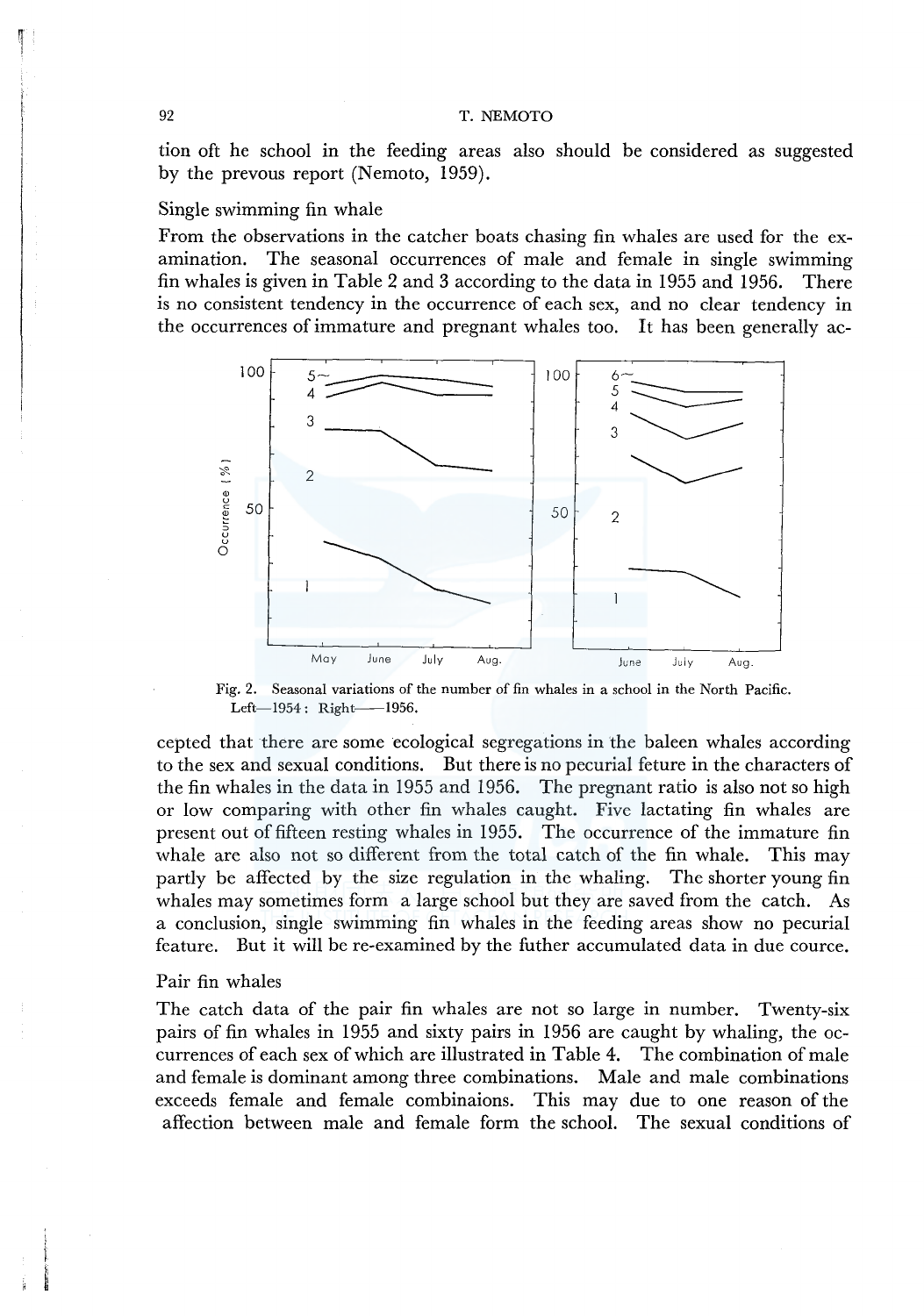#### SCHOOL OF BALEEN WHALES 93

those pair fin whales are as follows. Although the number of cases is not so large, the immature combination of male and female is scarce. In the pair of female fin whales, the occurrences of the combinations of mature and immature females and immature combination are observed. Among the pregnant females in the pair of two female fin whales, there are two cases of the two female fin whales pregnant out of seven. Among the mature male and female pairs, four male and female combinations are pregnant out of nine in 1955. Twelve pairs out of twenty-five have the pregnant female and others are resting in 1956. From the above facts, it is considered that all these pairs of mature male and female fin whales are not the

#### TABLE 4. SEXUAL COMBINATIONS OF TWO FIN WHALES IN A SCHOOL IN THE NORTH PACIFIC (%)

|      | Female & Female Female & Male |          | Male & Male | Total |
|------|-------------------------------|----------|-------------|-------|
| 1955 | 4(15.4)                       | 16(61.5) | 6(23.1)     | 26    |
| 1956 | 11(18.4)                      | 33(55,0) | 16(26.6)    | 60    |

TABLE 5. SEXUAL MATURITY IN TWO FIN WHALES IN A SCHOOL IN THE NORTHERN PACIFIC IN 1955 AND 1956

|             |  | $F$ * & F. F. & M *. M. & M. |    | F. & F. F. & M. M. & M. |
|-------------|--|------------------------------|----|-------------------------|
| Both Mature |  |                              | 25 | 12                      |
| Female Imm. |  |                              |    |                         |
| Male Imm.   |  |                              |    |                         |
| One~Imm.    |  |                              |    |                         |
| Both Imm.   |  |                              |    |                         |

\* M--Males, F-Females.

#### TABLE 6. OCCURRENCES OF MALE AND FEMALE FIN WHALES IN ONE FIN WHALE CAUGHT FROM A SCHOOL OF TWO FIN WHALES IN THE NORTH PACIFIC

|      | Female            |     | Male              |     |
|------|-------------------|-----|-------------------|-----|
|      | Mature Imm. Total |     | Mature Imm. Total |     |
| 1955 | $95(57)$ 37       | 132 | 21 140<br>119     |     |
| 1956 | $127(56)$ 43      | 170 | 34<br>181         | 215 |

Numbers in blacket are pregnant females.

school from the breeding areas. Some of them may be formed in the feeding areas bacause these resting fem ales are sometimes considered not to migrate to the breeding areas.

Three of female fin whales pairs are not pregnant, and other two cases have pregnant females in the pairs. Three cases of mature and immature fin whales out of five, the adult female fin whales are pregnant.

It seems that the more common pairs of fin whales in the feeding areas is composed of different sex fin whales, namely the pair of male and female. The tendency is comfirmed by the catch of one fin whale from the pair of two fin whale's school. The number of fin whales caught as only one whale catch from the pair of two fin whale's school are shown in Table 6. The sex ratio is high in male both in 1955 and 1956. Generally speaking, the females are larger than males in *Ba-*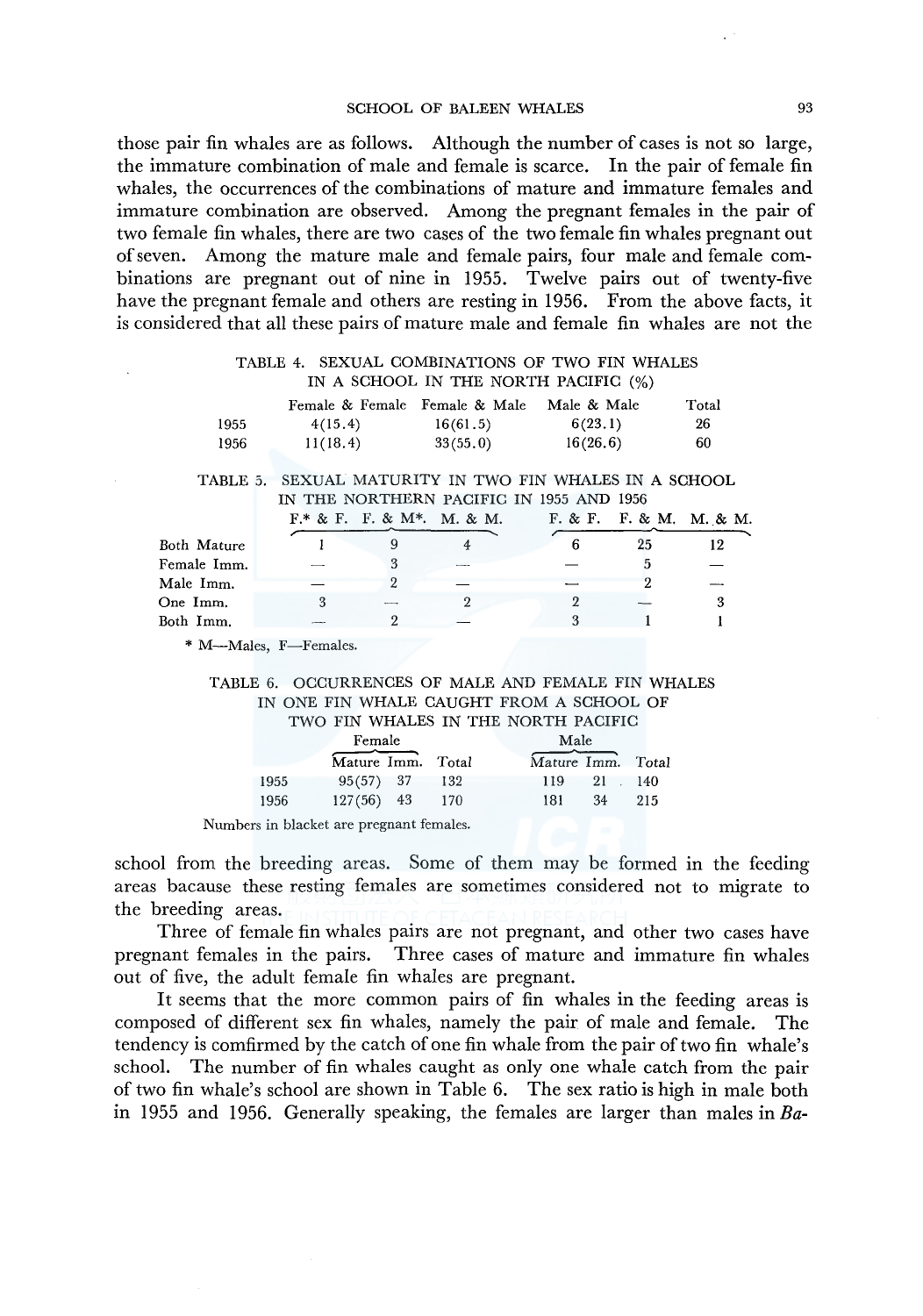*laenoptera* whales, the selection may choose females better. But the contraly to this, the male is dominant. If the ratio of male and female fin whales is the same as it is seen in the former example in the pair of two fin whales, the probability of male from the pair fin whales is 0.539 in 1955 and 0.542 in 1956. The sex ratio of male is 0.515 in 1955 and 0.558 in 1956 which fairely coincide with the calculations. These combinaions of the pair fin whales may be consistent both in two years in 1955 and 1956. The occurrences of immature fin whales do not differ from those of the catch of two fin whales in pair, however, the slight high maturity ratio is observed comparing with the single swimming fin whales., The pregnant ratios are 0.60 in 1955 and 0.44 in 1956 respectively which show no pecurial tendency.

## Three fin whales in a school

The observation and chasing for three fin whales school are far less than the single and pair fin whales. There have been five cases in 1955 and only one in 1956. As shown in Table 7, one school is composed of all males, and three cases of two males and one female and one case of one male and two females. The three males in the male trio are sexually mature, however, one of which is just mature. Perhaps it is not the potencial male and it may not play the active sexual behaviour considering the weight of the testis,  $2.5$  and  $3.0$  kg, (Nemoto,  $1962$ ).

# TABLE 7. SEXUAL COMBINATION IN A SCHOOL OF THREE FIN WHALES IN THE NORTH PACIFIC IN 1955 AND 1956 Sexual combination

|      |  | 3 males 2 males & 1 female 1 male & 2 females |
|------|--|-----------------------------------------------|
| 1955 |  |                                               |
| 1956 |  |                                               |

TABLE 8. SEXUAL OCCURRENCES IN THE CATCH OF TWO FIN WHALES FROM THE SCHOOL OF THREE FIN WHALES IN THE NORTH PACIFIC IN 1955 AND 1956

|      |             | Sexual combination |                 |
|------|-------------|--------------------|-----------------|
|      | Male & Male | Male & Female      | Female & Female |
| 1955 |             |                    |                 |
| 1956 | 14          | 15                 |                 |

One mature male and one mature but resting female and immature female make the school in one case, and one immature male, pregnant female and resting female make the another school of one male and two females. There are three cases of two males and one female. The mature males and one immature female are found in two cases, two mature males and a mature pregnant female are found in another case.

It is very difficult to get general tendencies about the school of three fin whales, however, it is interesting to note that two males and one female combinations occupy the first rank. The period of pregnancy is about a year in fin whales (Ohsumi, Nishiwaki & Hibiya, 1957: Laws, 1961), and the nursing may be about seven months. The number of males is dominant owing to above reason in schools as usually the cow and calf pair do not allow the joining of other male whales in the feeding areas.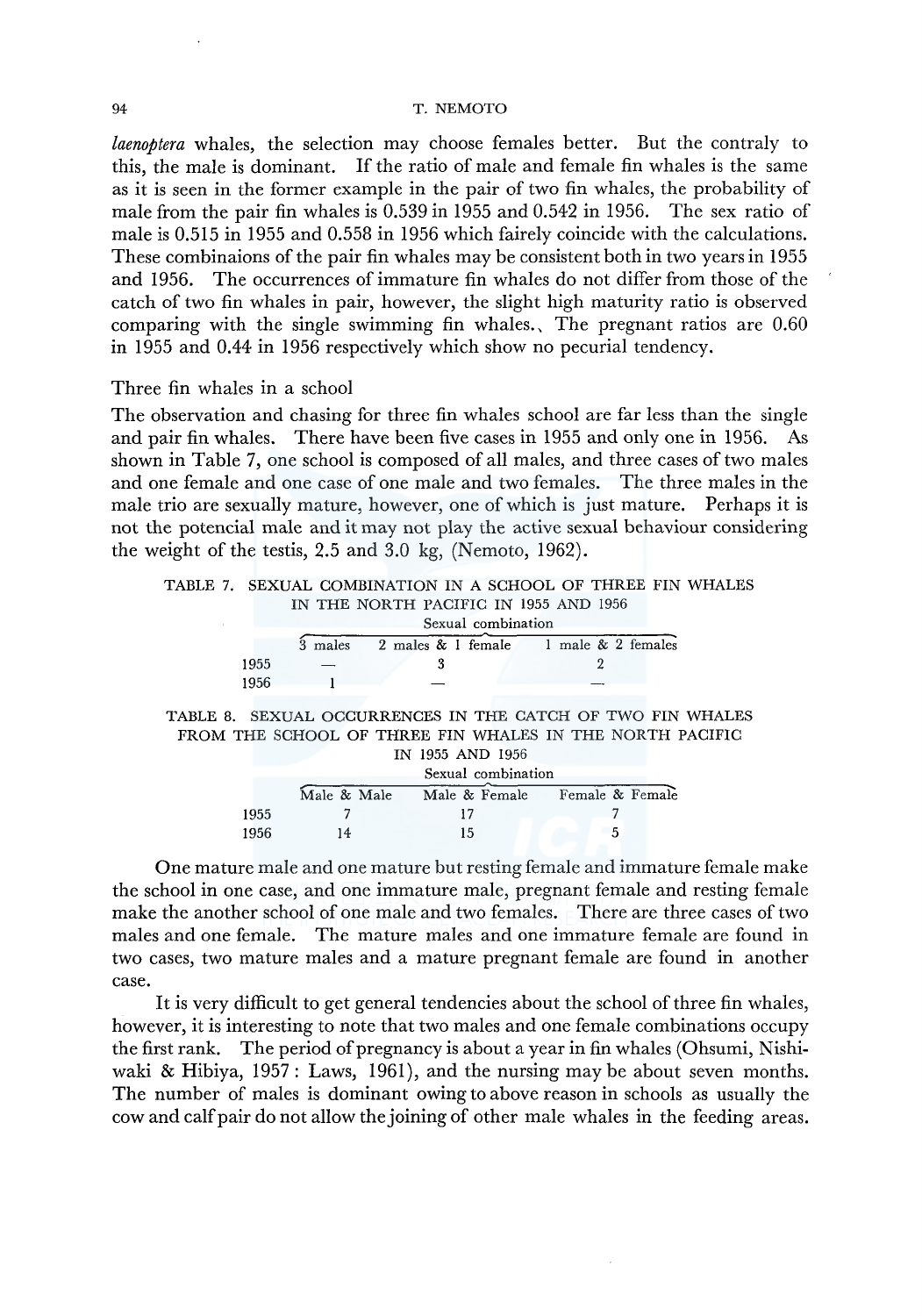# SCHOOL OF BALEEN WHALES 95

There are rather many examples of the catch of two whales from the school of three fin whales. The occurrences of each sex are given in Table 8. The combination of male and female is dominant through the catch in 1955 and 1956, and two males' pair stands as the second. Especially fourteen pairs of males are caught out of thirty-four examples in 1956. As compared with the occurrences of three males school in 1956, it is the same tendency in the catch of the two fin whales from the schools of three fin whales. In 1955, seventeen pairs of male and female are caught

|                               |             |      | Sexual combination |      |                 |      |
|-------------------------------|-------------|------|--------------------|------|-----------------|------|
|                               | Male & Male |      | Male & Female      |      | Female & Female |      |
|                               | 1955        | 1956 | 1955               | 1956 | 1955            | 1956 |
| Both mature                   | 5           |      |                    | 10   |                 | 3    |
| Mature & Immature             |             |      |                    |      |                 |      |
| Both immature                 |             |      |                    |      |                 |      |
| Male mature & Female immature |             |      |                    | 3    |                 |      |
| Female mature & Male immature |             |      |                    |      |                 |      |

|  |  |                                          |  |  |  | TABLE 9. SEXUAL CONDITIONS IN THE CATCH OF TWO FIN WHALES |
|--|--|------------------------------------------|--|--|--|-----------------------------------------------------------|
|  |  |                                          |  |  |  | FROM THE SCHOOL OF THREE FIN WHALES IN THE NORTH PACIFIC  |
|  |  | IN 1955 AND 1956 EXCLUDING UNKNOWN PAIRS |  |  |  |                                                           |

|  | TABLE 10. SEXUAL COMBINATIONS IN THREE FIN WHALES CAUGHT |  |  |  |  |  |  |
|--|----------------------------------------------------------|--|--|--|--|--|--|
|  | FROM THE SCHOOL OF FOUR FIN WHALES IN THE NORTH PACIFIC  |  |  |  |  |  |  |
|  |                                                          |  |  |  |  |  |  |

|                        | IN 1955 AND 1956 |      |
|------------------------|------------------|------|
|                        | 1955             | 1956 |
| Three males            |                  |      |
| Female & Two males     |                  |      |
| Two females & One male |                  |      |

#### TABLE JI. SEXUAL OCCURRENCES IN THE CATCH OF FIN WHALES FROM THE SCHOOL OF MANY FIN WHALES MORE THAN FIVE IN THE NORTH PACIFIC IN 1955

|                                        | $2/5*$ | 3/5 |   |                |                |   | $2/6 \quad 3/6 \quad 4/6 \quad 2/7 \quad 3/7 \quad 2/8 \quad 2/10 \quad 2/12 \quad 2/10 - 15 \quad 2/20^{**} \quad 2/50^{**}$ |  |
|----------------------------------------|--------|-----|---|----------------|----------------|---|-------------------------------------------------------------------------------------------------------------------------------|--|
| Number                                 | 13     | 3   | 3 | $\overline{2}$ | $\overline{2}$ | 4 |                                                                                                                               |  |
| Male & Male                            |        |     |   |                |                |   |                                                                                                                               |  |
| Male & Female                          |        |     |   |                |                | 3 |                                                                                                                               |  |
| Female & Female                        |        |     |   |                |                |   |                                                                                                                               |  |
| Male & Two females                     |        |     |   |                |                |   |                                                                                                                               |  |
| Three males                            |        |     |   |                |                |   |                                                                                                                               |  |
| Two males & One Female                 |        |     |   |                |                |   |                                                                                                                               |  |
| Three males $\&$ One female $\qquad$ – |        |     |   |                |                |   |                                                                                                                               |  |
| Three females                          |        |     |   |                |                |   |                                                                                                                               |  |
|                                        |        |     |   |                |                |   |                                                                                                                               |  |

\* The lower shows the number of fin whales in a school and he upper shows number of whales caught. \*\* These schools are somewhat doubtful, possibly shoals of schools.

and there are seven pairs two males and two females respectively. The sexual conditions of those fin whales are as follows. Among the seven pairs of male and male, five cases are both mature and one mature in two cases. This may be affected by the size regulation for the catch as stated in the formar part. In those groups, the pairs of mature male and immature female are more than the one of immature male and mature female in general, which is already pointed out in the case of two fin whales' school. Eleven pairs of males are sexually mature and two pairs are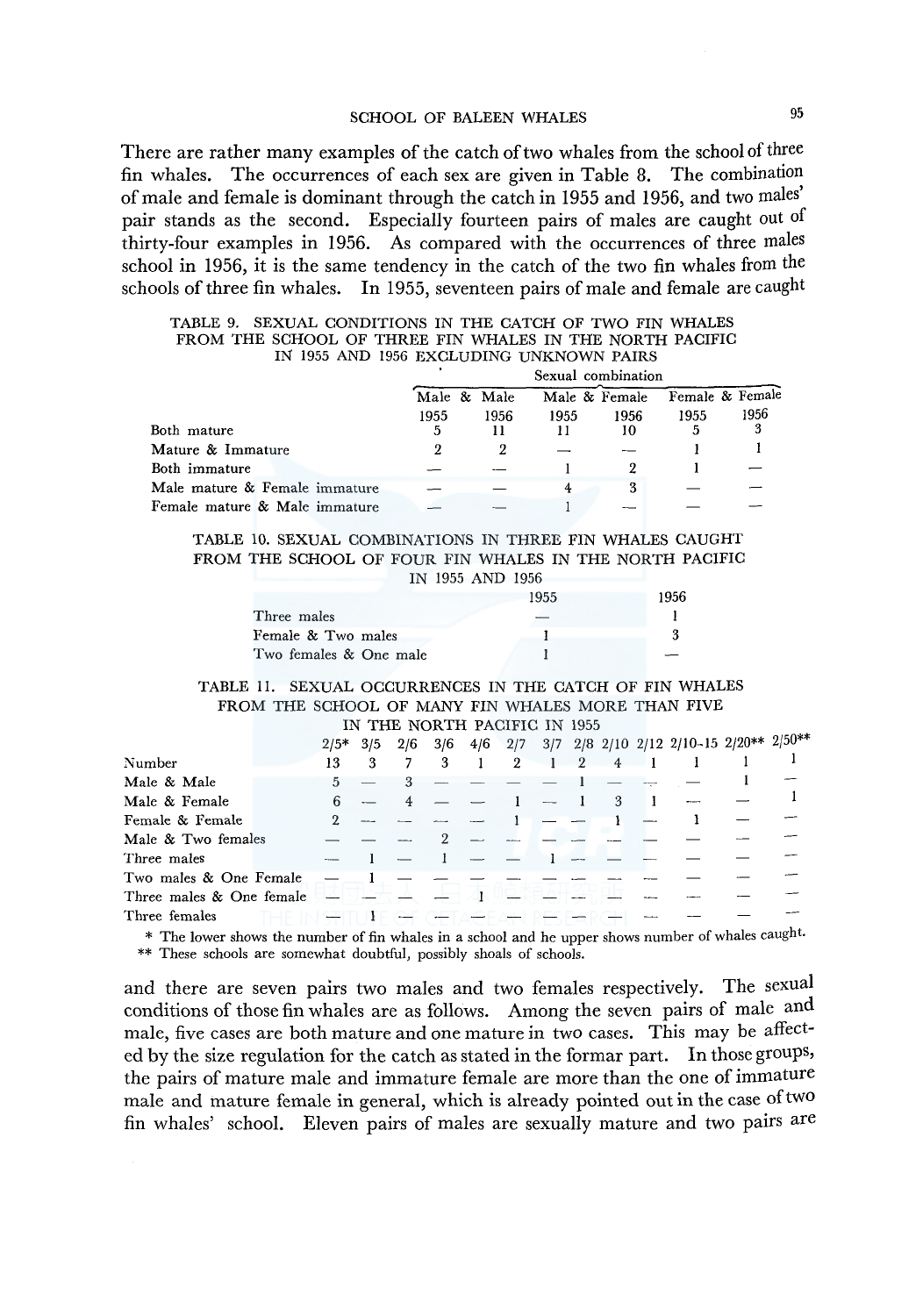composed of one mature male and another immature male in 1956. There are ten combinaions of mature one male and another female fin whales, two combinations are sexually immature in both whales. Mature males and immature females form three cases but there is no case of immature male and mature female fin whales in 1956.

### School composed of more than four

There is none of the record of the perfect catch of the school composed of more than four, but there are considerable number of the chasing for the school of many fin whales more than four. Two cases in 1955 and four ones in 1956 are found catching three fin whales from the school of four fin whales as illustrated in Table  $10.$  It is very interesting to note that the males are dominant in the catch in spite of the size selection by catcher boats.

Especially the immature males are scarecely observed in those cases. If the size selection is effective for the catch of those fin whales, the number of female fin whales might be dominant. It is suggested the dominant catch of males show these school are composed of more males than females.

The example of the catch of fin whales from the schools of many fin whales is found in 1955. The occurrences of males and females are given in Table 11. Male fin whales are found more than female in general and if the size selection affect the catch it should be reverse to the facts. This tendency may comfirm the general feature of schools of fin whales in the feeding grounds. In the land mammals, the socionomic sex ratio is high in females in their group and herd (Ito, 1959), the fact of which is the reverse to the fin whales.

It is interesting that the catch of immature males and females are observed from the comparatively large schools. Two fin whales are caught from the school of five fin whales in 1955, and both males are sexually immature. The body lengths are 53 and 50 feet and other fin whales in the same school are estimated as the same length. The catch of two fin whales from the school of five whales show those two females are immature, the body length of which are 58 and 59 feet respectively. These two cases show to some extent the young agers assemblage and sexual assemblege in fin whales as it is supposed up to this time.

Andrews also recognizes such assemblege in grey whales (Andrews, 1914). There have been sometimes found the school of fin whales more then ten, however, these schools may be the congregation of many schools especially in the feeding area to take the shoal of euphausiids. It is generally accepted the schools of many fin whales have been observed in their migartion route to and from the feeding and breeding areas. Brown (1958) reports the greatest numbers of rorquals observed by ships are about fifty and thirty in the north Atlantic.

## BLUE WHALE *(BALAENOPTERA MUSCULUS)*

In the North Pacific, blue whales are ocean denizen and their main schools never penetrate into the Bering sea (Nemoto, 1959). The number of blue whales observed in the data is also small, and there still remains some question for the reliability of the samples.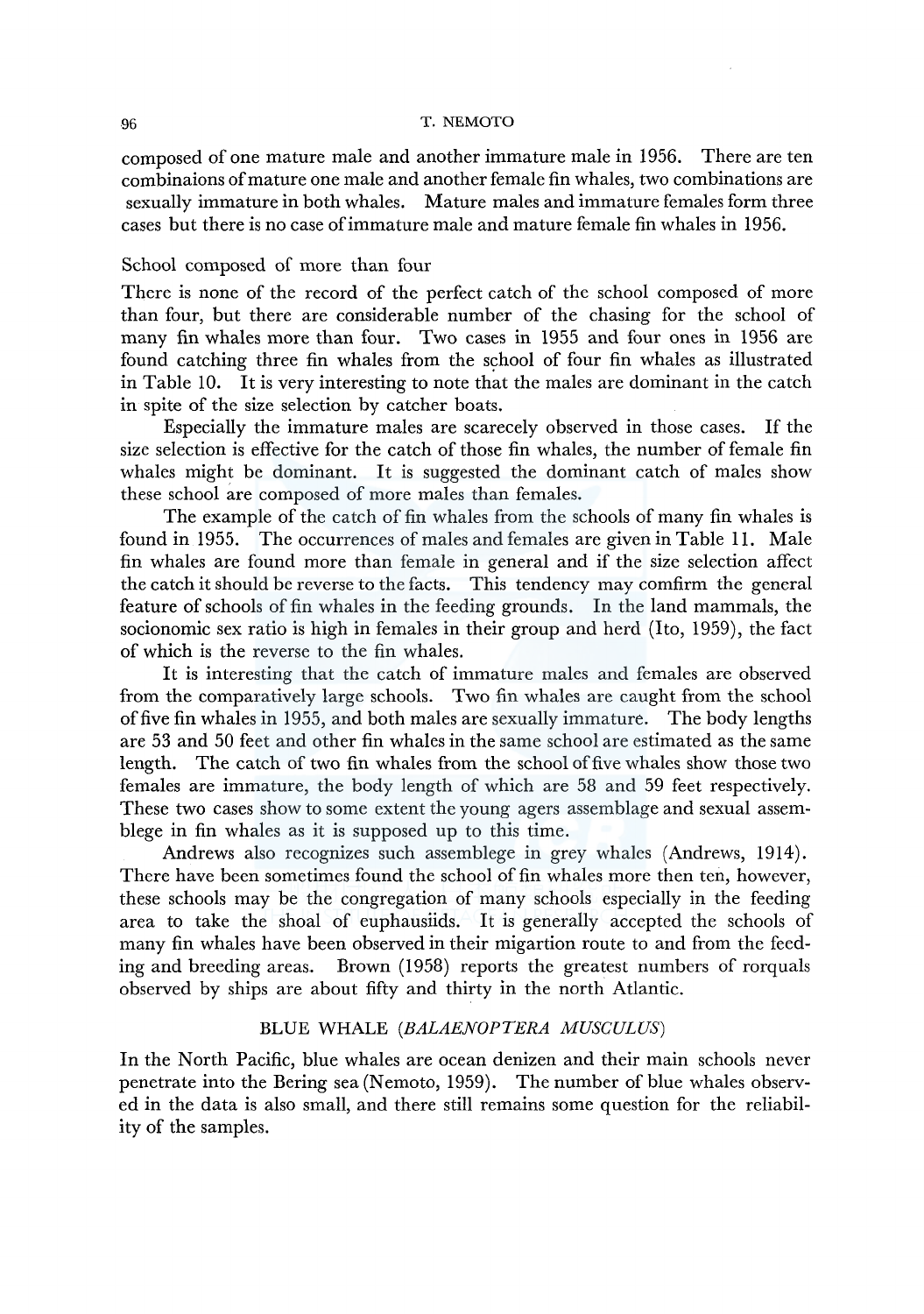Signle swimming blue whales are dominant among the schools in the data, and thirtysix blue whales out of thirty-eight schools in 1955. and fifty-eight blue whales out of sixty-seven schools in 1956 are observed to be single in the feeding areas. In 1955, those single swimming blue whales are of more males than females and this is the same in 1956 too. Sexual maturity conditions are given in Table 12 but it is difficult to get any concludion from the table because the number is rather limited.

The chasing and the catch are done for one school in 1955 and nine schools in 1956 which consist of two blue whales in a school. Two blue whales in a school are caught in 1955, one of whch is male, sexually mature, and another is also male but it is considered it just attains sexual maturity. In 1955, two blue whales are

|  |  |                                       |  |  | TABLE 12. SEXUAL CONDITIONS OF BLUE WHALES CAUGHT |
|--|--|---------------------------------------|--|--|---------------------------------------------------|
|  |  | IN THE NORTH PACIFIC IN 1955 AND 1956 |  |  |                                                   |

|      |        | Number of whales in a school |                 |              |            |  |  |  |
|------|--------|------------------------------|-----------------|--------------|------------|--|--|--|
|      |        |                              |                 |              |            |  |  |  |
|      |        |                              | Mature Immature | Mature       | Mature     |  |  |  |
| 1955 | Male   | 22                           |                 | $2(2/2^{*})$ | $2(2/3^*)$ |  |  |  |
|      | Female |                              | 3               |              |            |  |  |  |
| 1956 | Male   | 28                           | 2               | $8(1/2^*)$   |            |  |  |  |
|      | Female | 21                           |                 | $1(1/2^*)$   |            |  |  |  |

\* Upper shows the catch number and the lower shows the number of whales in a school.

caught from the three blue whales' school, which are sexually mature and just matured ones. I have nine cases of the capture that only one blue whale is caught from the two blue whales' school in 1956. All eight males are sexually mature and one sexually mature female blue whales is pregnant. It is suggested two blue whales' schools are composed of more males than female like the cases in 1955. But it is also considered the male sex ratio in single swiming blue whales is high, and the female blue whales swimming with calf escape the chasing by catcher boats.

The one reason that the number of blue whales in a school is rather small, is attributable to the relative abundance of blue whales in the North Paciffc. Comparatively large schools of blue whales had been observed in the Antarctic in the former age of the whaling, when blue whales were dominant.

# SEI WHALE *(BALAENOPTERA BOREALIS)*

There have been considerable differences among the annual catches of sei whales. The general tendency has not been obtained as for the school of sei whales, but three sei whales have been found in a school both in 1955 and 1956 as the maximun number. The school of six sei whales is reported in the previous report (Nemoto, 1959), however, the most common schools are up to three sei whales in a school. Generally speaking, the number of sei whales are comparatively small in a school comparing with other fin and humpback whales.

In 1955, ten males and nine females are caught from single swimming sei whales.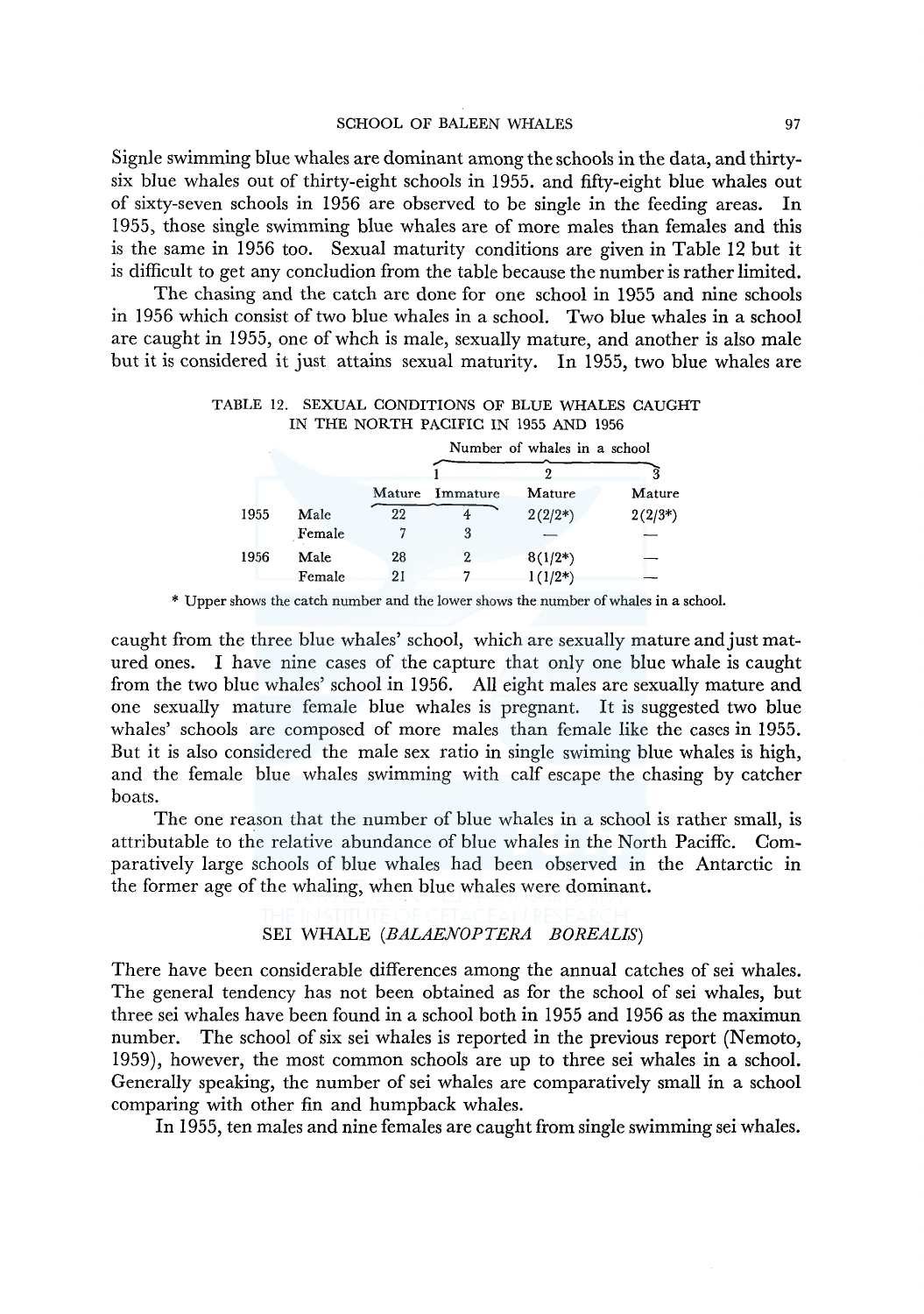Four males and two females of them are sexually immature. But two immature sei whales have been caught from the school of two sei whales. Although the sample is rather scarce, it may be considered that immature sei whales sometimes swim alone to feed more often than the sexually mature sei whales. The sei whales caught in 1956 also show such tendency that the sexually mature whales form the school of two or more whales

The cases of two sei whales caught from two whales' school are observed both in 1955 and 1956. One case in 1955 and five cases in 1955 respectively. All sei whales are sexually mature and all females are pregnant, the compositions of which



number of whales in a school. M-Male, F-Female.

are given in Table 14. Although the number is rather small, the male pair is dominant among the schools, and there are one combination of male and female, and another of both females respectively. Three sei whales are caught from three whales' school in 1955. Two pregnant females and one sexually mature male are present in the school. There have been two cases of the catch of two sei whales from the school of three sei whales, and one is the pair of male and female sei whales, and two males are another.

Owing to the small number of the examples as repeated, there has been no clear tendency in the schooling of sei whales. It is suggested only that the two males' school is more than female combination in the school of two sei whales like the case in fin whales.

### HUMPBACK WHALE *(MEGAPTERA NOVAEANGLIAE)*

The number of humpback whales caught in 1955 and 1956 is not so large as fin whales. In 1956, single swimming humpback whales are observed in nineteen cases and two humpback whales in a school eight cases. Three or more whales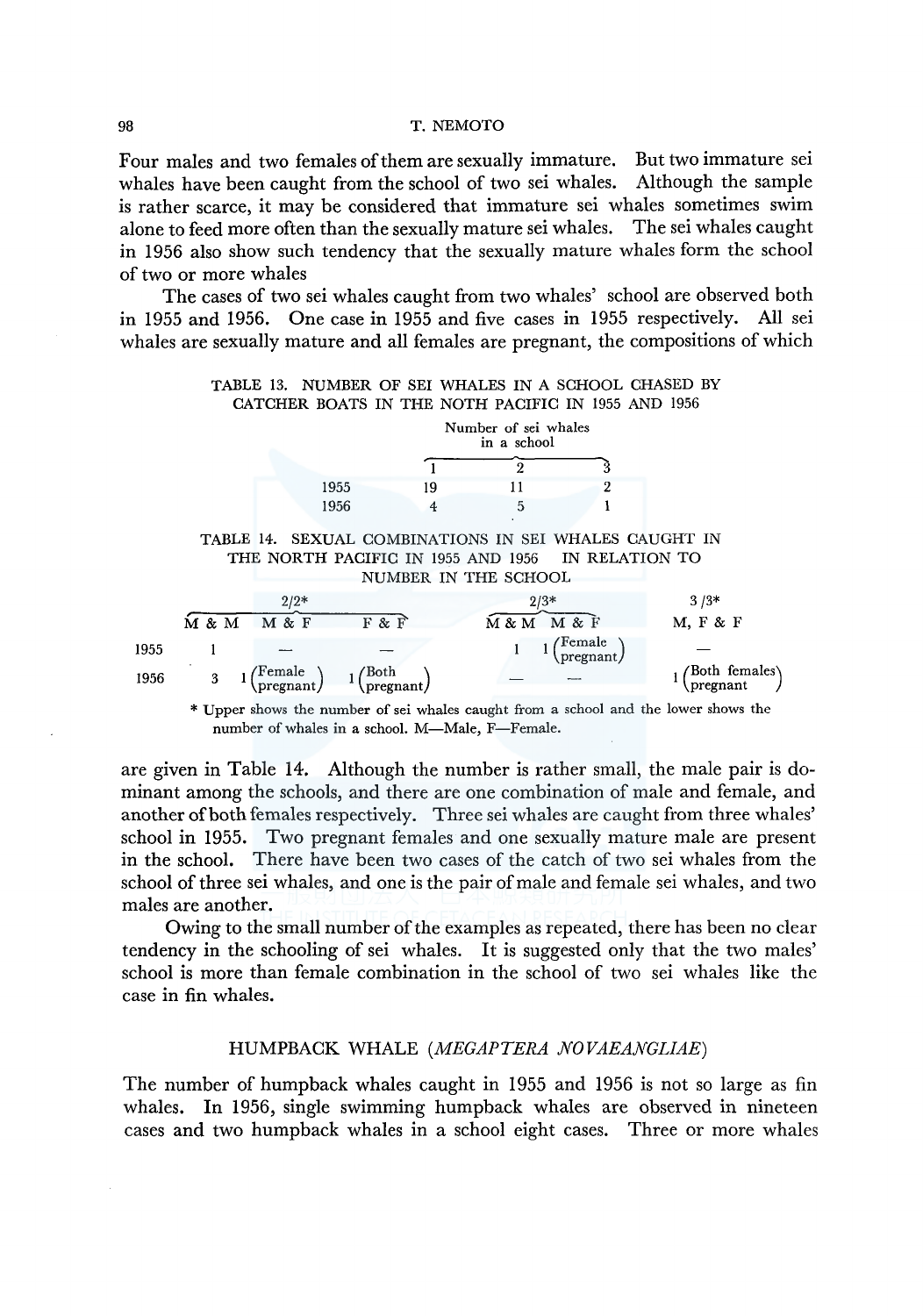#### SCHOOL OF BALEEN WHALES 99

found in a school are rather scarce, and humpback whales are observed up to seven in a school. The same tendencies are found in the data in 1955, when single humpback whales and schools composed of two humpback whales are dominant among them. Especially many pair humpback whales in a school are reported m 1955 as shown in Table 15.

TABLE 15. NUMBER OF HUMPBACK WHALES IN A SCHOOL IN THE NORTH PACIFIC IN 1955 AND 1956

|      | Number of whales in a school |  |  |  |  |     |  |  |  |  |  |  |
|------|------------------------------|--|--|--|--|-----|--|--|--|--|--|--|
|      |                              |  |  |  |  |     |  |  |  |  |  |  |
| 1955 |                              |  |  |  |  |     |  |  |  |  |  |  |
| 1956 | , Q                          |  |  |  |  | $-$ |  |  |  |  |  |  |

TABLE 16. SEXUAL COMBINATIONS IN THE PAIR HUMPBACK WHALES IN THE NORTH PACIFIC IN 1955 AND 1956

|      | Sexual combination |               |                 |  |  |  |  |  |
|------|--------------------|---------------|-----------------|--|--|--|--|--|
| 1955 | Male & Male        | Male & Female | Female & Female |  |  |  |  |  |
|      |                    |               |                 |  |  |  |  |  |
| 1956 |                    |               |                 |  |  |  |  |  |

TABLE 17. SEXUAL CONDITIONS OF HUMPBACK WHALES' SCHOOLS IN THE NORTH PACIFIC IN 1955 AND 1956

|            |      | $1/1*$ |   |             |  |      | $1/2*$ |  |      |        |
|------------|------|--------|---|-------------|--|------|--------|--|------|--------|
|            |      | 1955   |   | 1956        |  |      | 1955   |  |      | 1956   |
|            | Male | Female |   | Male Female |  | Male | Female |  | Male | Female |
| Mature     | 10   |        |   | 5           |  |      | 6      |  |      |        |
| Immature   |      |        |   | 5           |  |      | 4      |  |      |        |
| (Pregnant) |      | (5)    |   | (3)         |  |      | (3)    |  |      |        |
| Total      | 10   |        | 9 | 10          |  |      | 10     |  |      |        |

\* Upper shows the number of whales caught and the lower shows the number of sei whales in a school.

TABLE 18. SEXUAL COMBINATIONS IN HUMPBACK WHALES

|        | IN THE NORTH PACIFIC IN 1955 AND 1956 |        |        |                          |        |
|--------|---------------------------------------|--------|--------|--------------------------|--------|
|        | $2/3*$                                | $2/4*$ | $3/4*$ | $2/5*$                   | $1/7*$ |
| Male   |                                       | 9      | 2      | $\overline{\phantom{a}}$ |        |
| Female |                                       |        |        |                          |        |

\* Upper shows the number of catch and the lower shows the number of whales in a school.

From the biological data collected on the whaling factory ships, comparatively many immature humpback whales have been found as the single swimming whale. The termination of two whales in a school is done in four cases in 1955 and three in 1956, the occurrences of each sex of which are given in Table 16. The pair of male and female is dominant among the schools although the school number is rather small. It is interesing the sexually immature male or female humpback whales are present in the pairs in five cases, and only two cases composed of sexually mature whales. This tendency has not been observed in other baleen whales.

The sexual conditions of one whale from the pair are illustrated in Table 17.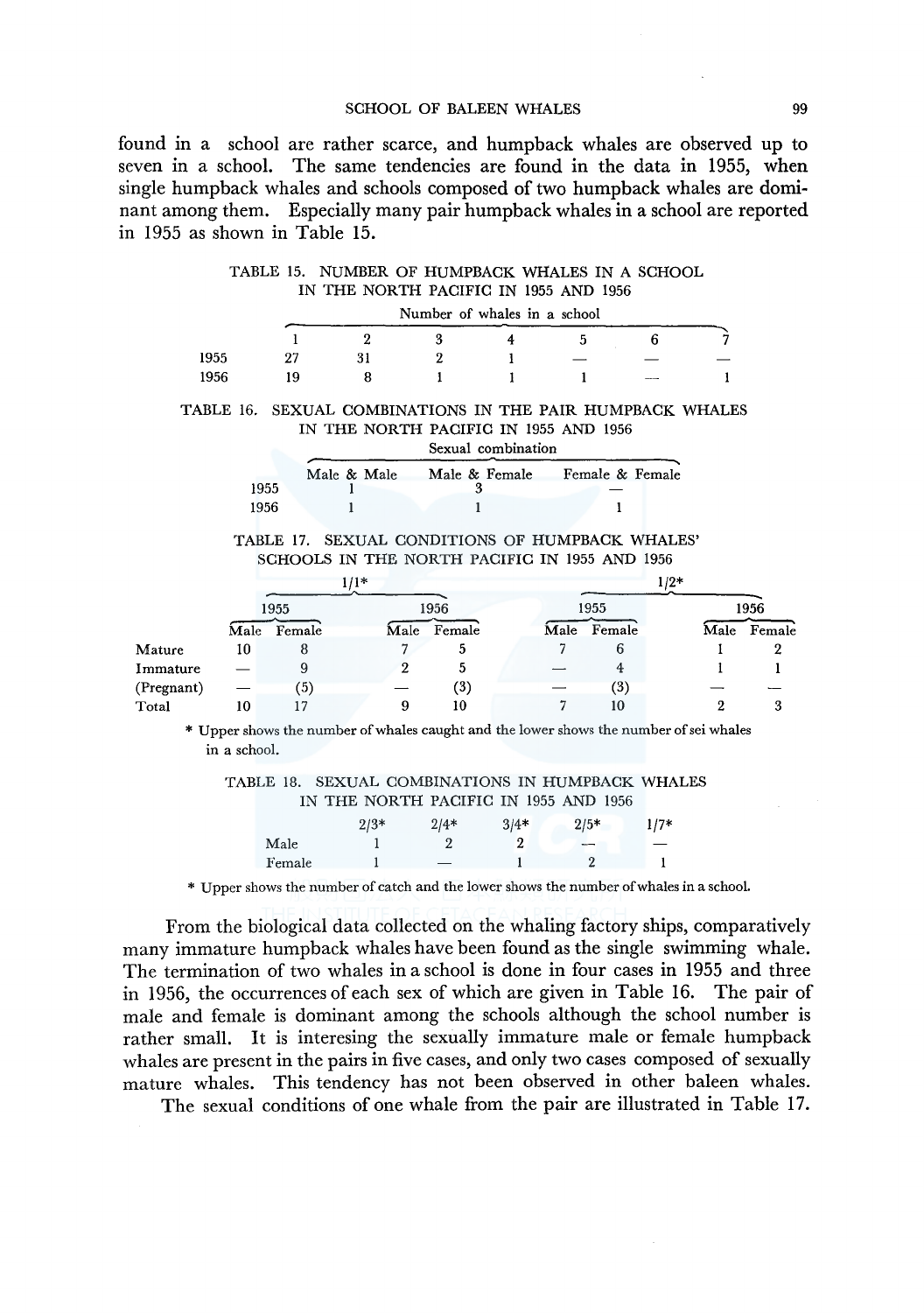The catch of humpback whales from three or more party is far less compared with said cases. Three whales are caught from four humpback whales in a school in 1955 which composed of one resting mature female and one mature male and immature male. The occurrences of each sex in those catches from schools composed of three or more whales are given in Table 18.

The humpback whales in the breeding area seem not to form groups of many whales, Chittleborough (1953) describes only up to three adults in a school in the coasts of Australia, and Brown (1957: 1958) describes that seven is the greatest number and other observations are all of single or very small parties in the north of the equator in the Indian ocean. About twelve whales are found in the coast of Australia in two of the four records in his report, however, the number of the observations on humpback whales in the area is rather scarce and these observations do not reliably sample the coastal areas of Australia as discussed by Brown. The sexual segregation in humpback whales in migration is very tipical, and those results should be examined by futher materials. In the breeding areas of the North Paific, there is also very few data on the schools of humpback whales.

### RIGHT WHALE *(EUBALAENA GLACIALIS)*

The observations, marking and bilogical research on right whales have been rather scarce both in the Antarctic and in the North Pacific. The observations on right whales in the North Pacific are given in Table 19. The single swimming right whale is dominant among the schools and four right whales is at most in a school. Japanese investigations on right whales have caught eleven right whales in recent years with special permssion by government. And those right whales have been all single swimming right whales but one case, which consists of two right whales. When the one puberty female is caught (Kasuya, 1962. personal communication), it is said the another right whale comes back again after a little while and swims around the captured right whale.

| TABLE 19. NUMBER OF RIGHT WHALES IN A SCHOOL |
|----------------------------------------------|
| IN THE NORTH PACIFIC                         |
| Number of whales in a school                 |

|                                |                | Number of whales in a school |          |  |   |  |
|--------------------------------|----------------|------------------------------|----------|--|---|--|
|                                |                |                              | $\Omega$ |  |   |  |
| 1941-1957*                     | Coast of Japan | 53                           | כ ו      |  |   |  |
|                                | North Pacific  | 58                           | 30       |  | 2 |  |
| 1961-1963                      | North Pacific  | 21                           | $8**$    |  |   |  |
| * Omura $(1958)$ .             |                |                              |          |  |   |  |
| ** Including one cow and calf. |                |                              |          |  |   |  |

Other ten right whales consist of seven males and three females. Among seven males, three whales are sexually immature, and two females are also sexually immature out of four females. Two pregnant females are caught in 1963, when they are swimming as the single in the feeding areas in the North Pacific.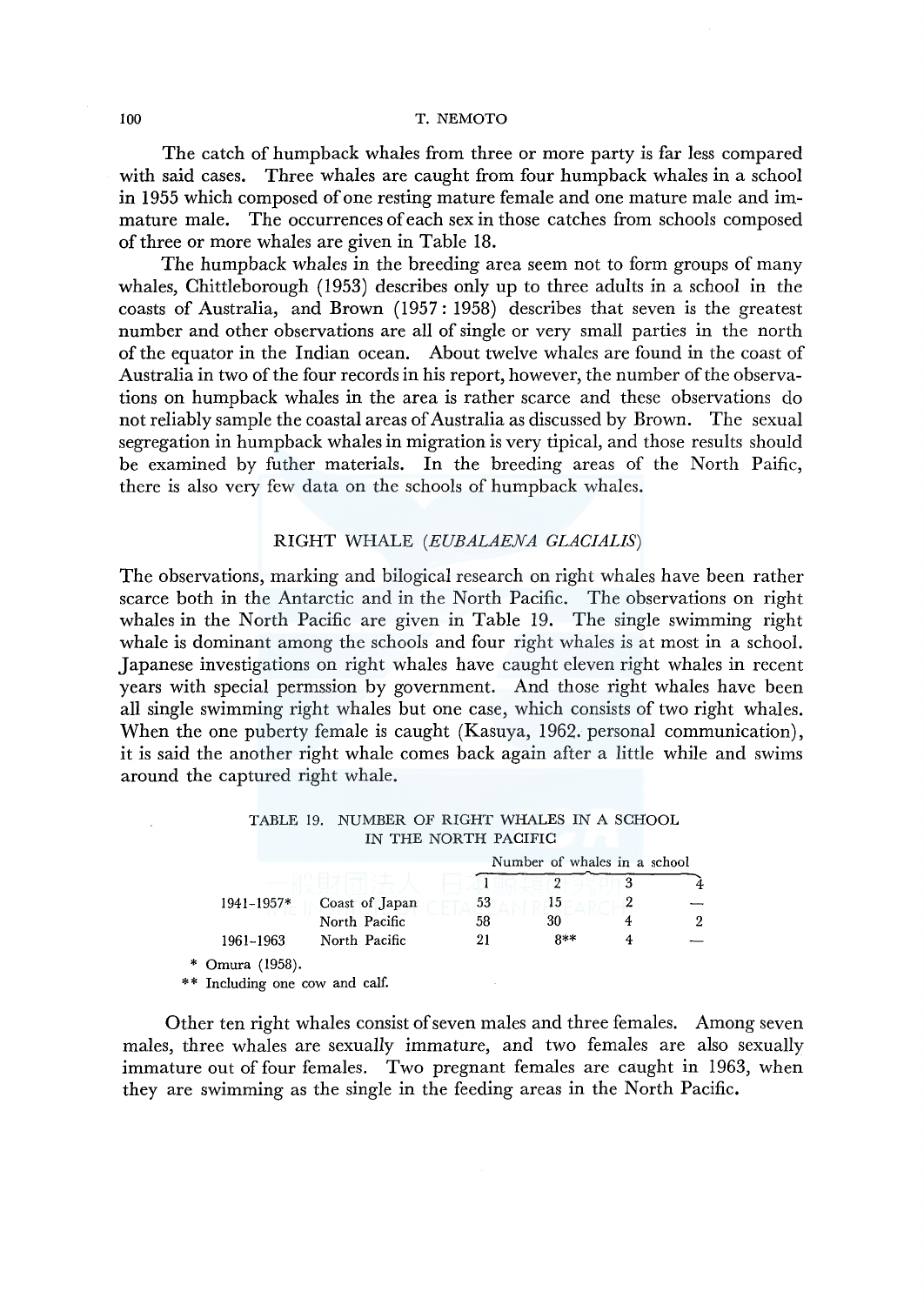### GREY WHALE *(ESCHRICHTIUS GLAUCUS)*

According to Gilmore (1958), grey whales are not a highly social animal, and the. most commonly integrated social groups are the pair, and the trio. He considers the trio is made up usually a female and two males, and is also somewhat imparmanent. Scammon (in Andrews, 1914) writes also the case of the school, composed of a female, her calf and a male will go to the northward to the feeding. The observation of schools of grey whales are also found in the papers by Andrews (1914), Nasu (1960) and Pike (1962), which suggest the school of grey whales is sometimes containing many whales. As a important notice, the leadership by the female in the school of grey whales should be noted in relation to the land mammals such as deers. But the discussion by Andrews is a preliminary one, and these ecological points should be examined on more detail characteristics.

The available observations on the school of grey whales are rather few. In 1955, Japanese marking ship found grey whales feeding in the north-west sea of St. Lawrence Is. in Bering sea. In the descriptions, one to three groups of grey whales are mostly found. Two grey whales, 41 feet and 37 feet long are found in a school at 63-34 N and 172-48 W on 2th August. Other two pairs of grey whales, 40 and 36 feet, and 37 feet, and two trio (36 and 37 feet trio) are reported in tne neigbouring waters and the most schools are single, pairs and trios.

In recent observations, Wilke and Fiscus (1961) describe eight grey whales in scattered pairs were seen moving toward narrow Kodiak and Ugak Is on llth May in 1957, and two grey whales were seen from the 'John N. Cobb' feeding near 67-40N, 167-12W on 19th Ausust in 1959, and on 20th Aug. three others are feeding. These observations comfirm the comparatively small unit in schooling of grey whales in the feeding areas, although they sometimes form the huge congregations in the feeding areas in the narrow place.

#### DISCUSSION AND RESULT BY MARKING RESEARCH

The general observations on the school of whales chased in the marking research have been carried out in the North Pacific and the Antarctic, and the catch log on the recaptured marked whales usually refer the behaviour of the whales including other whales in the same school. From these materials, very interesting consideration on schools of baleen whales are deprived.

One of the most interesting example is found in the marking for the pair of cow and calf of fin whales in the North Pacific. In 1955, two cows with calves were marked on 18th July and 26th July. These adult females are caught in 1957, when they are feeding in the North Pacific solitary. Further, these two whales are pregnant. The patterns of the whales may be summerized as follows. In the summer of 1955, these two mother whales were feeding with their calves, and their calves were within two years after the birth, perhaps yearing, considering their body length (Ohsumi, Nishiwaki & Hibiya, 1958: Laws, 1961). The larger calf might be feeding on the planktons with his mother, as the body length is about 46 feet which is estimated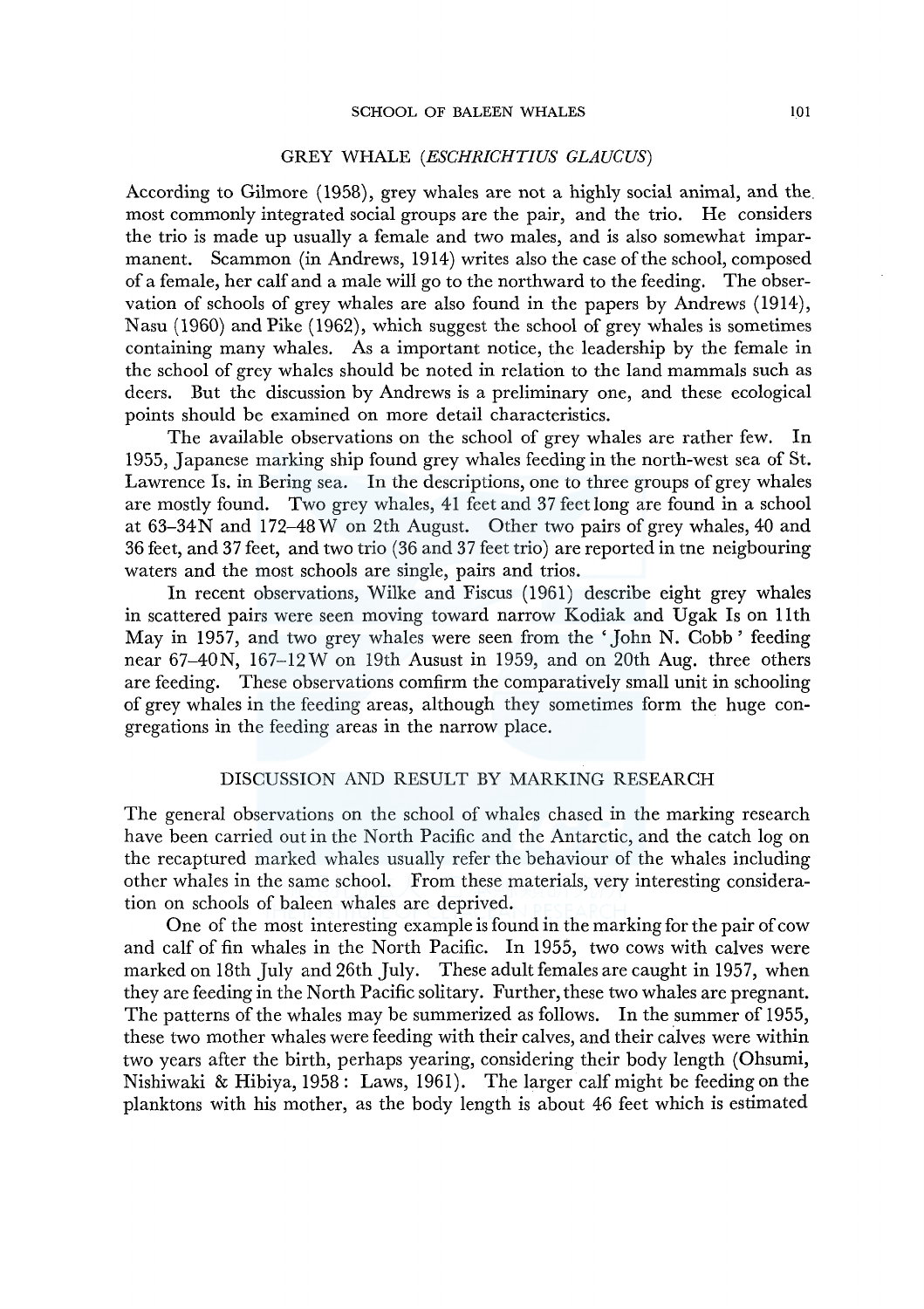

Fig. 3. Formation and separation in the number of whales in the school of fin whales in the Antarctic (Left) and North Pacific by the marking research.



Fig. 4. Formatin and separation in the school of fin whales in the Antarctic by the marking research. The marks are recovered within the summer Antarctic season of each case.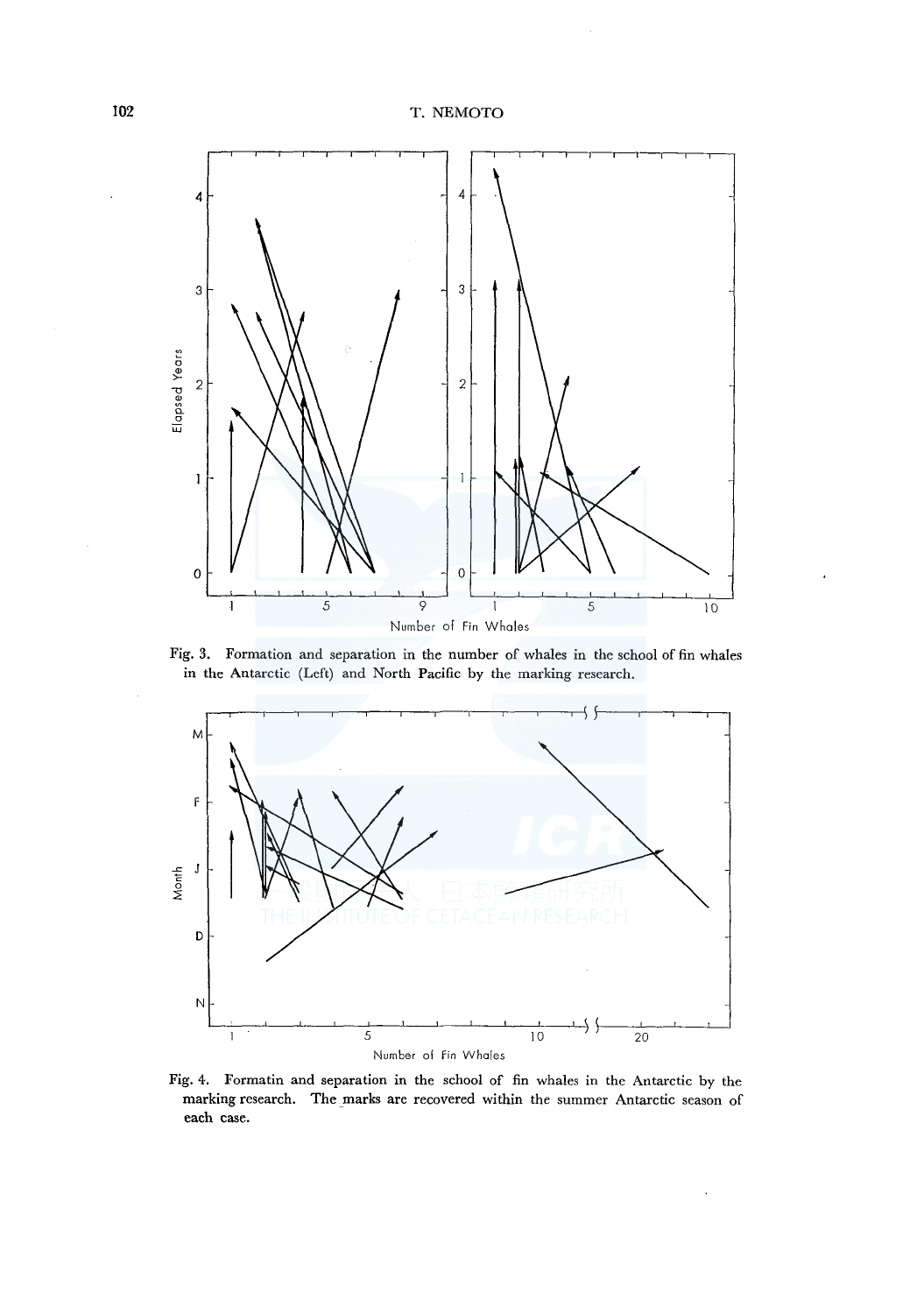after the weaning. When the mother fin whales recaptured in the feeding areas in summer, they have five and nine months' foetuses calculated from the body length (Ohsumi, Nishiwaki & Hibiya, 1958). They must have copulated five and nine months in the late winter respectively. January and October are the possible breeding months for them and the grown calves might be free from the mother fin whales before the time of those copulations because there are few cases of the other whales joining in the pair of cow and calf schools. The fin whales seperated with males after copulation between the fertilization and being caught.



Fig. 5. Formation and separation in the number of whales in the school of fin whales in the North Pacific by the marking research. The mark are recovered within the season of each case.

The number of baleen whales in a school has been examined by the marking research too. As it is discussed in the former part, the single swimming fin whales are considered to decrease with the proceeding of the summer season in the observation of the catch log. But the marked fin whales in a school of many whales part with the parties, and they are found in the schools of smaller number. This would cleary show the breaking down of the school of fin whales in the feeding areas in the summer season too. Considering these two facts together, the school of fin whales may be inconstant in the feeding areas in the summer. It is not clear which is more important factor from the ecological point of view. The clear tendency to form the school of male and female pairs and some pecurial sex ratio should be considered again as one of the significant point in the school of fin whales in the feeding grounds.

If it is supposed that fin whales migrate south to breed, the formation of schools in the feeding areas may be very usefull. On the other hand, the se-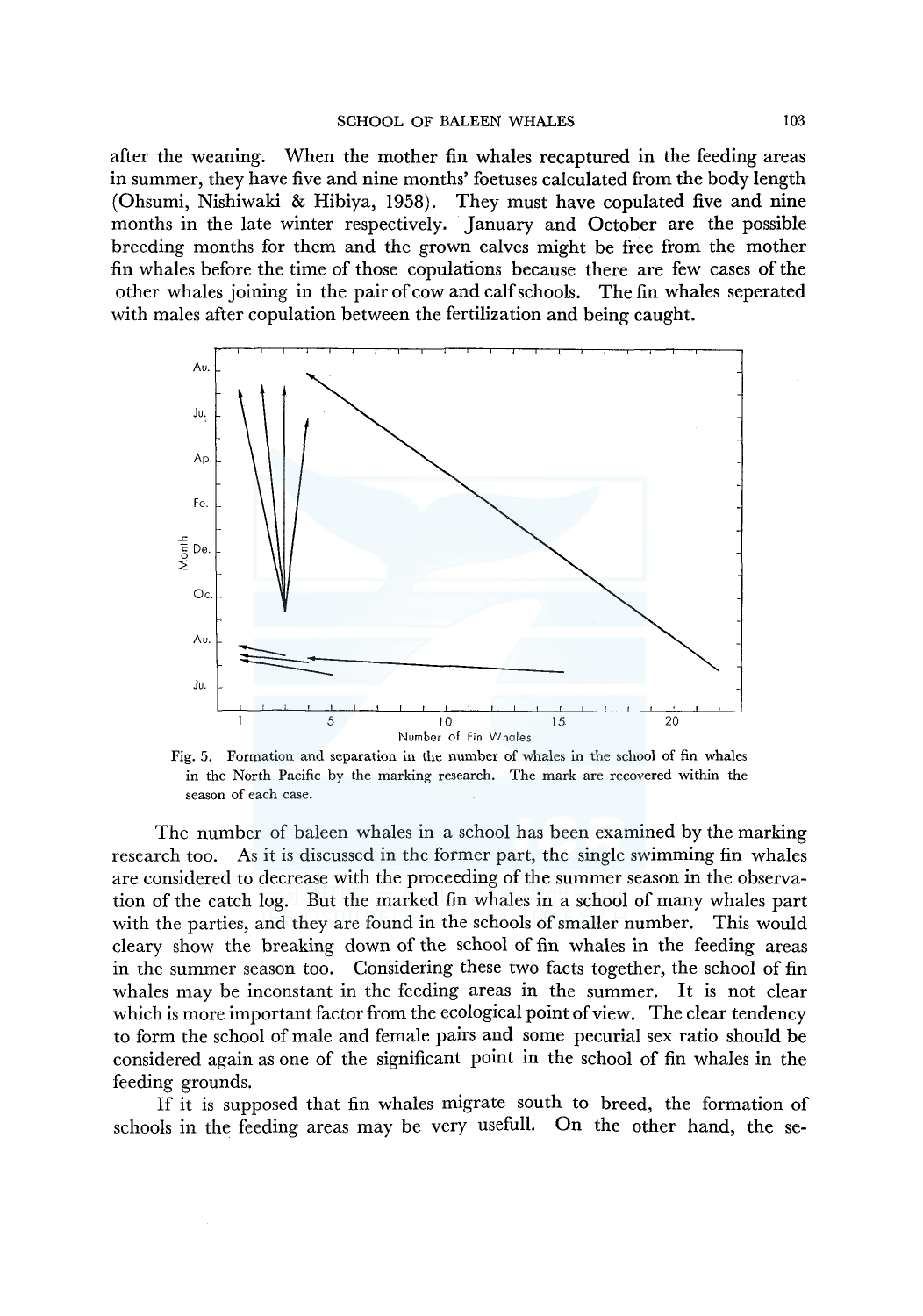peration of the sexually mature fin whales from the other younger whales in the school may break the school. It is considered to be natural that mutual affection is one reason to form or break the schools among the sexually mature fin whales. This type of the seperation in the school of fin whales in the feeding grounds has been observed in the Antarctic too. The case of the formations in the school also have been observed, however, available examples are less than those of the seperations.

To make up the gap of the above described results by the observations by catch log and the marking research, futher accumulations of the materiales are necessary. And it should be considered that the pregnant females, sometimes feeding alone in the feeding areas as discussed in the former part, leave the north sea feeding area earlier than other whales (Laws, 1959). The schools consist of many fin whales may seperate and form each party by some reasons such as affections, and younger agers assemblage keep their schools still in the feeding grounds. These schools consist of comparatively many small whales are sometimes observed in the marking research in the North Pacific and the Antarctic.

The variation of the number of the whales in a school for a long time also has been checkd by the marking the results of which are shown in Fig. 3, In these examinatins, many schools of fin whales decrease the number of the party in the schools, but some schools have the participipants, between the time being marked and caught.

Besides fin whales, the marking data on the schools of other baleen whales are rather scarce. In the North Pacific, a school of three blue whales is observed on 20th July and one of them, the marked whale, is found solitary after twelve days, on 24th July.

Five blue whales observed in a school in the Antarctic on 13th Dec. and they have six members in the next year, namely 22nd January, after the lapse of nineteen days. One of a pair of blue whales marked on 19th December in 1958 is caught on 8th February 1959 when the blue whale is swimming solitary.

There is one case of humpback whales in 1958. The pair of humpback whales marked on 25th December in the Antarctic and found in the next year in the same number pair of two on lst February.

The ecological habit such as the forming or the breaking of schools must be connected with the very characteristic feeding migration in baleen whales. The solution of this origin and history may be one key to the problem (Marr, 1962).

# SCHOOL OF DIFFERENT WHALE SPECIES

School of blue and fin whales

Sometimes baleen whales swim with different species of whales in the same school. Gunther (1949) describes the case of one blue whale swimming with four fin whales in a school in the Antarctic. From the data collected in the Antarctic from the year 1957 to 1958, it is reported five cases composed of blue and fin whales (Nemoto, 1959). In that paper, that the sexually immature blue whales swim with the sexual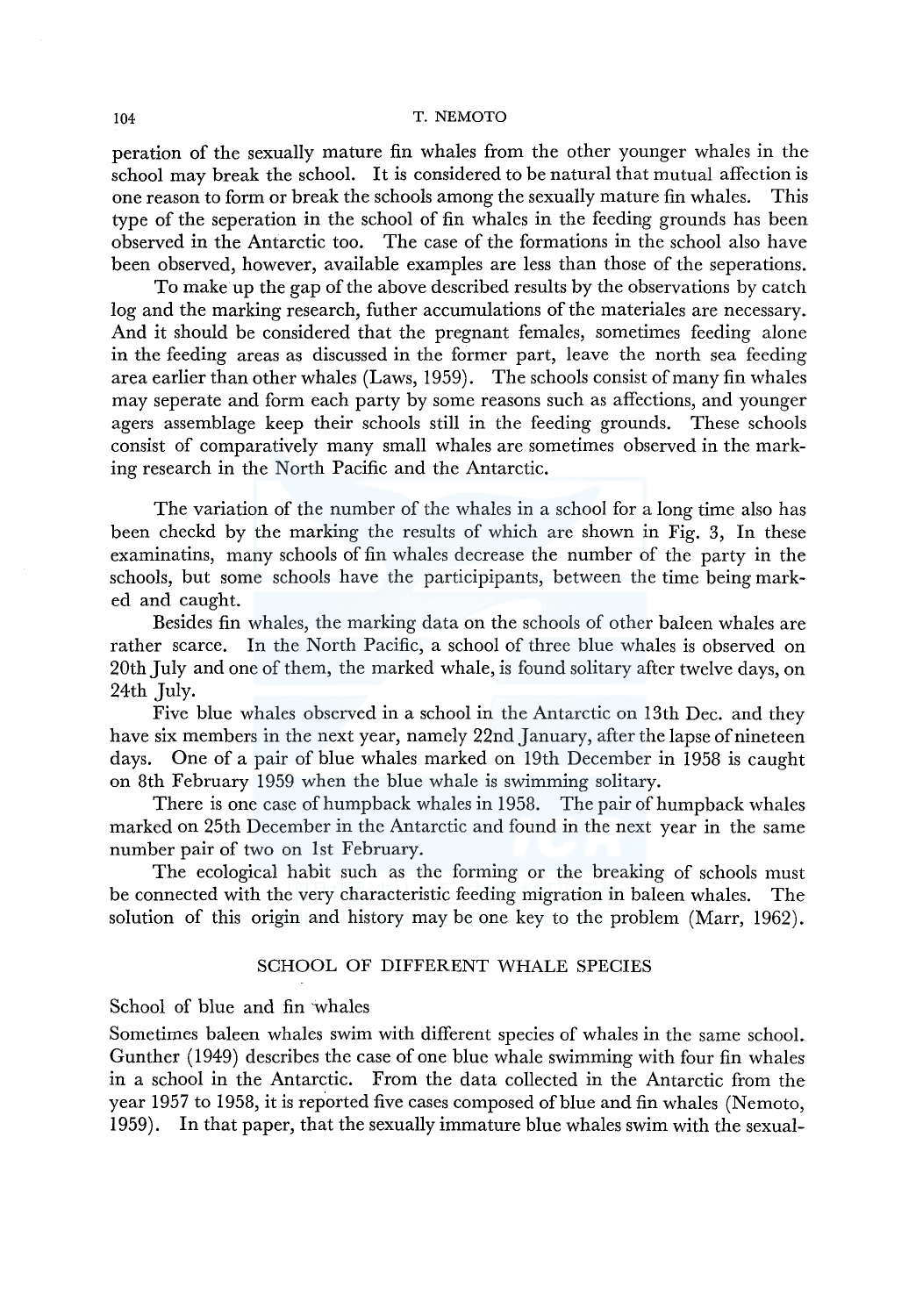ly mature fin whales and the number of blue whales are always less than fin whales or the same number, is described. The followings descuss the problem chiefly according to the marking and the catch results.

### School composed of fin and blue whales

There are eleven schools composed of fin and blue whales up to these days as given in Table 20, five of which were already reported in the previous paper (Nemoto, 1959). The number of blue whales are the same or less than fin whales, and the body length estimated by the crew of catcher boats shows the possible sexual immaturity as described by me. The school composed of less fin and more blue whales in number has not been observed in the records yet.

| AND BLUE WHALES OBSERVED BY JAPANESE WHALE MARKING CRUISE |              |          |          |                       |  |  |  |  |
|-----------------------------------------------------------|--------------|----------|----------|-----------------------|--|--|--|--|
| IN THE ANTARCTIC FROM 1954 TO 1961                        |              |          |          |                       |  |  |  |  |
| $Blue$ Fin                                                | $Blue$ $Fin$ | Blue Fin | Blue Fin | $B\overline{Iue}$ Fin |  |  |  |  |

TABLE 20. THE OCCURRENCES OF THE SCHOOL COMPOSED OF FIN

| Number of whales                      |          |             | 2                    | 2                       | 3           |
|---------------------------------------|----------|-------------|----------------------|-------------------------|-------------|
| Estimated body<br>length in feet      | 62<br>71 | 68<br>70    | $60 - 63$<br>73      | P<br>78                 | 63-65<br>72 |
| Total number of<br>whales in a school | 2        |             |                      |                         |             |
|                                       | Blue Fin | Blue Fin    | Blue Fin<br>Blue Fin | Blue Fin                | Blue Fin    |
| Number of whales                      | 4        | 4           | 2<br>.5              | 6<br>$2^{\circ}$<br>4   | 2 Ca 10     |
| Estimated body<br>length in feet      | כף כ     | 65-67<br>80 | 70 65-70<br>73       | 64–65<br>$50 - 65$<br>P | -70<br>60   |
| Total number of<br>whales in a school | 5        | 5           | 6<br>6               | 8                       | Ca 12       |

#### TABLE 21. THE OCCURRENCES OF THE SCHOOL COMPOSED OF FIN AND SEI WHALES IN THE FEEDING GROUNDS.

| TABLE 21. THE OCCURRENCES OF THE SCHOOL COMPOSED |           |     |                     |               |     |     |  |  |  |
|--------------------------------------------------|-----------|-----|---------------------|---------------|-----|-----|--|--|--|
| OF FIN AND SEI WHALES IN THE FEEDING GROUNDS     |           |     |                     |               |     |     |  |  |  |
|                                                  | Antarctic |     |                     | North Pacific |     |     |  |  |  |
|                                                  | Fin       | Sei | Fin                 | Sei           | Fin | Sei |  |  |  |
| Number of whales                                 |           |     |                     |               |     |     |  |  |  |
| Estimated length of whales in feet               | 60        | 45  | $56 - 57$ $45 - 48$ |               | 58  |     |  |  |  |
| Total number of whales in a school               |           |     | 6                   |               |     |     |  |  |  |

### School of fin and sei whales

There have been three cases of fin whales swim with sei whales in the records. In 1960, a school of two fin and two sei whales is observed in 56-32 S, 77-06W in the Antarctic, and two cases observed in the North Pacific. The latter cases are composed of two fin and four sei whales in one and one fin and two sei whales in another case. The body sizes of fin whales are cmparatively small, and they are estimated to be sexually immature or just matured. On the contraly to this, the body length of sei whales are large and possibly sexually mature. I would consider this is the same tendency with the case of blue and fin whales and that the larger baleen whales sometimes swim with the different smaller species of baleen whales in the case that they are sexually immature and the number is the same or the less. The sexual potensiality may be the one reason to join a school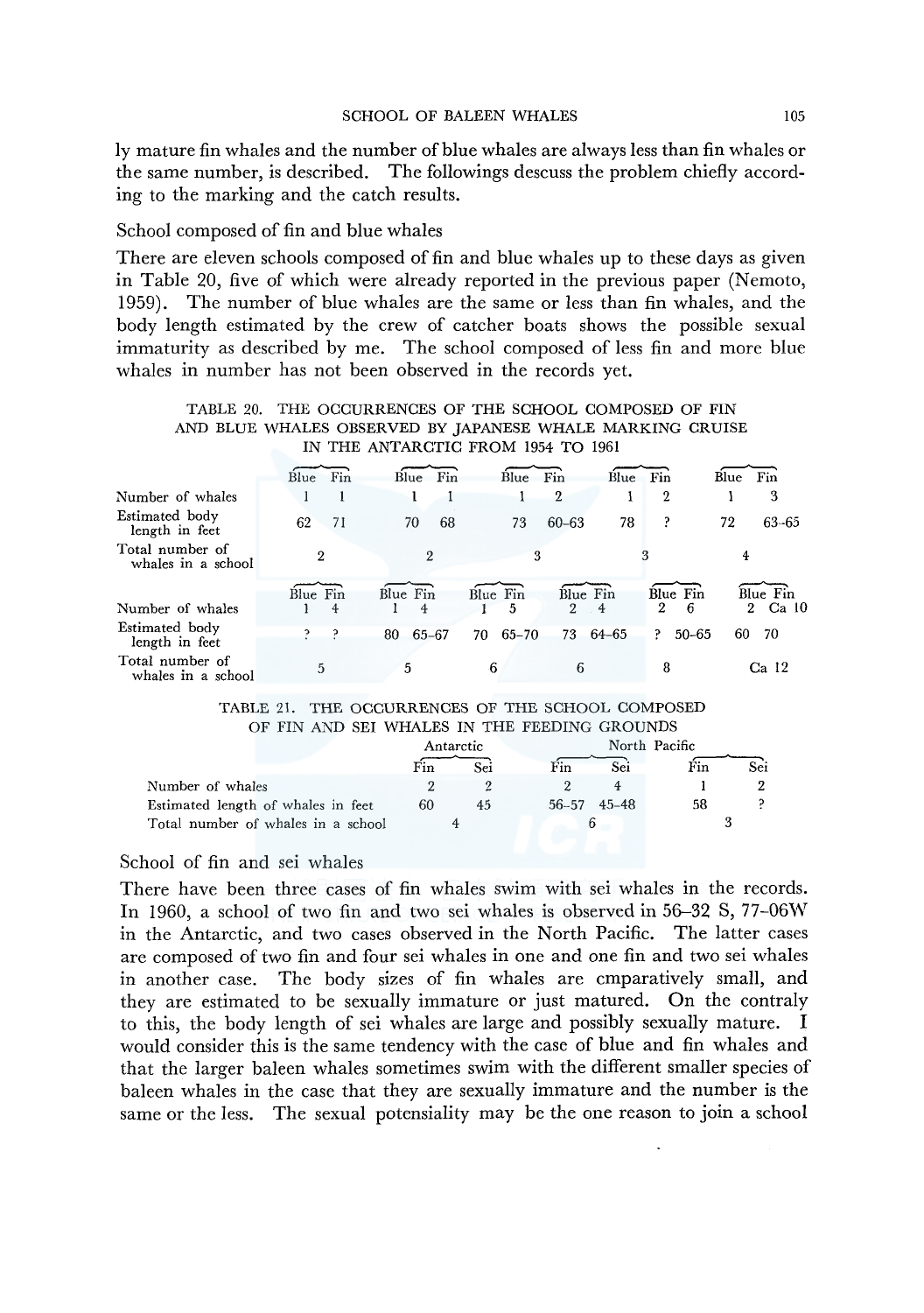of different baleen whales in the feeding areas. This tendency is considered common m *Balaenoptera* whales both in the Antarctic and the North Pacific.

#### School of sei and bryde's whales

A school of sei and bryde's whales is obserevd in the adjacent waers to Japan in 1961. About 180 miles from Kinkazan, the north-east part of the Pacific coast of Japan, one mature male bryde's whale, testis of which are both 1.6 kg, is found swimming with a immature sei whale and those two whales are caught by catcher boat.

### School of fin and little piked whales

A little piked whale *(Balaenoptera acutorostrata)* is observed in a school of fin whales on 13th Dec. in 1959, 59-17S, 82-52W in the Antarctic. But it may be accepted that the little piked whale only follows the school of fin whales a little while.

There has been no record of the school composed of *Balaenoptera* and *Megaptera*  whales. Sometimes it is observed that humpback whales feed with *Balaenoptera*  whales in the same feeding areas in the very near place and seem to be in the same school, but they are split into respective species after a while by the chasing. The swimming speed and the general diving depth may have the relation with the formation of schools in the case. And frequent turning in humpback whales is also one reason of the seperation too.

Mackintosh (1942) and others (Matthews, 1938: Nemoto, 1959: 1962b) point out that the pecurial migrating time to the feeding areas and segregation in the distribution in the feeding areas both in the southern and the northern waters is observed in each baleen whale species. One example in the North Pacific is shown in Fig. 6. There are differences among the distributions of baleen whales according to species, and the primary preferances of their foods is considered as the first reason for their distributions. Blue whales feed only on euphausiids, and sei whales prefer copepods especially *Calanus plumchrus,* but they rarely take *Calanus cristatus* in these waters (Nemoto, 1959). Fin whales feed on euphausiids as well as copepoda, *Calanus cristatus,* but they rarely take *Calanus plumchrus* (Nemoto, 1959).

These selections of foods and different oceanographic conditions for each food species may form such distriutions, however, the feeding range in each species of baleen whales and the occupation is considered if it is fixed within a certain time. Thus the two types of ecological segregations (Miyaji & Mori, 1953) are recognized in these distributions. In the previous report (Nemoto, 1959), I suggest the possible biological strength, numbers and migration time between two baleen whales cause some segregations in the feeding grounds. The case that the habit of feeding is affected also by the number of each species is pointed out by Elton on the land animal Buffalo *(Bos cajfer)* in Africa (Elton, 1927).

These types of the segregations in the feeding grounds have been observed between blue and fin whales, fin and sei whales. In recent years, the distributions of fin whales become different from the former days, and sei whales also penetrate into the Antarctic high latitudes and waters of pack ice. This is partly attrubut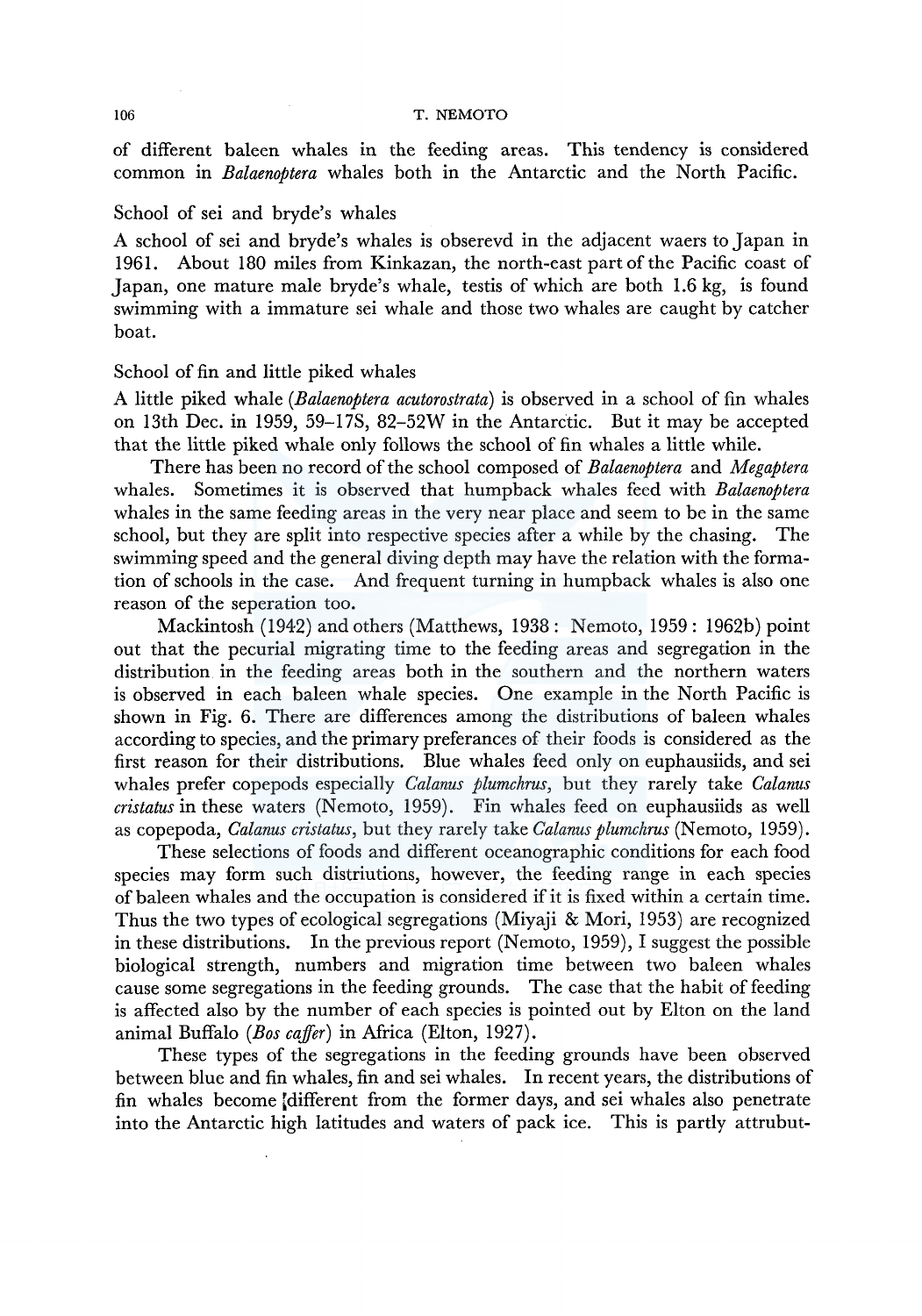able to the numbers of individuals and biological strength among baleen whales as suggested by Nemoto (1959). These biological strength may be confirmed by the presence of the school of different species as disscused in the former part.

There is another explanation for the fact that the different species baleen whales of the same size may sometimes swim togather in the feeding grounds. But considereing the number of baleen whales in a school, that the larger whales are usually less than the smaller species, the former is more suitalbe explanatin for the problem.



Fig. 6. Distributions of baleen whales in the North Pacific in July in 1960, showing the different patterns in distributions of baleen whales by species. Open circle-Fin whales: Black circle-sei whales: Cross-Blue whales.

### COW AND CALF PAIR

It seem rather rare that the pair of cow and calf swims with other whales even in the same species. Gunther (1949) describes a case that a cow and a calf swim with other whales but it is only one case in his report. Slijper (1958) also states the maintenance of the family in blue and right whales, however, the sources of which are not indicated.

Both in the Antarctic and North Pacific, the cases that the pair of cow and calf is found with other whales are rather scarce as illustrated in Table 22. But in humpback whales, the calves sometimes are accompanied not only by their mother whales but also other adults (Chittleborough, 1953).

In the *Balaenoptera* whales, only females give protections to their calves after their parturition. The new born calves in *Balaenoptera* whales can swim perfectry with their mother but the family of *Balaenoptera* whales consists only of females and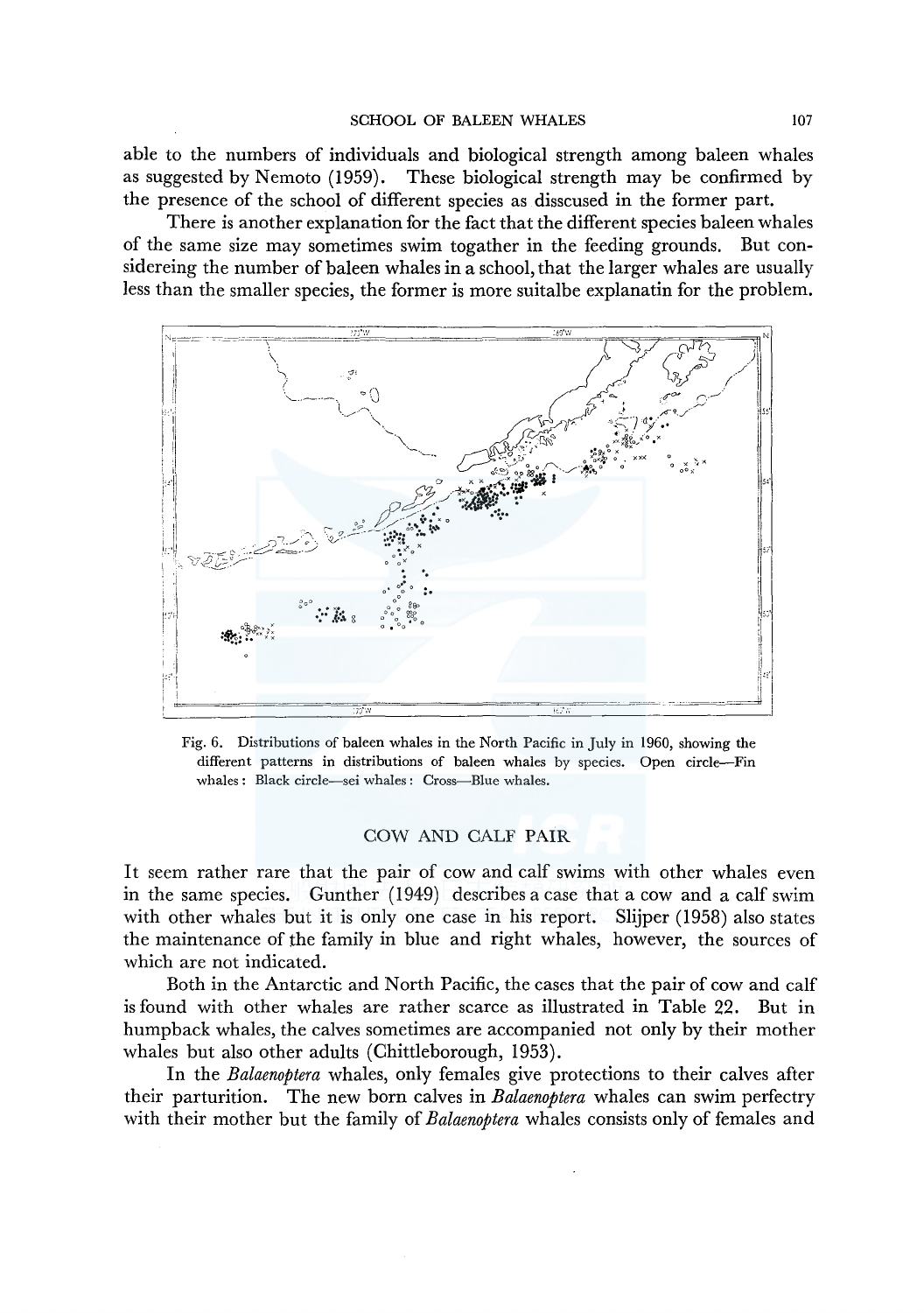their calves in general. Those pregnant whales in feeding grounds might migrate to the south single or with other whales but they will be alone after their parturition.

Chittleborough (1953) observes two cases of cow and calf pairs of fin whales but no other whale in them in the waters off Australia in the lower latitudes.

| TABLE 22. THE SCHOOL OF COW AND CALF PAIR AND OTHER WHALES |  |  |  |
|------------------------------------------------------------|--|--|--|
| FOUND WITH THE PAIR IN THE FEEDING GROUNDS                 |  |  |  |



Fig. 7 Schema of the cycle of cow and calf fin whales in the North Pacific by the marking research. The marks were hitin 1955 and recovered in 1957 both in summer seasons.

The pair of cow and calf in humpback whales sometimes swims with other adult whales. This tendency is given in Table 22 too. Chitteleborough (1953) also describes that a calf usually accompanies a single adults, but sometimes two adults were present. This confirmes the results in the Antarctic area in Table 22. If the starting of the pair of cow and calf to the south only by themselves, the formation of the school may be done in the route or in the feeding areas where the range in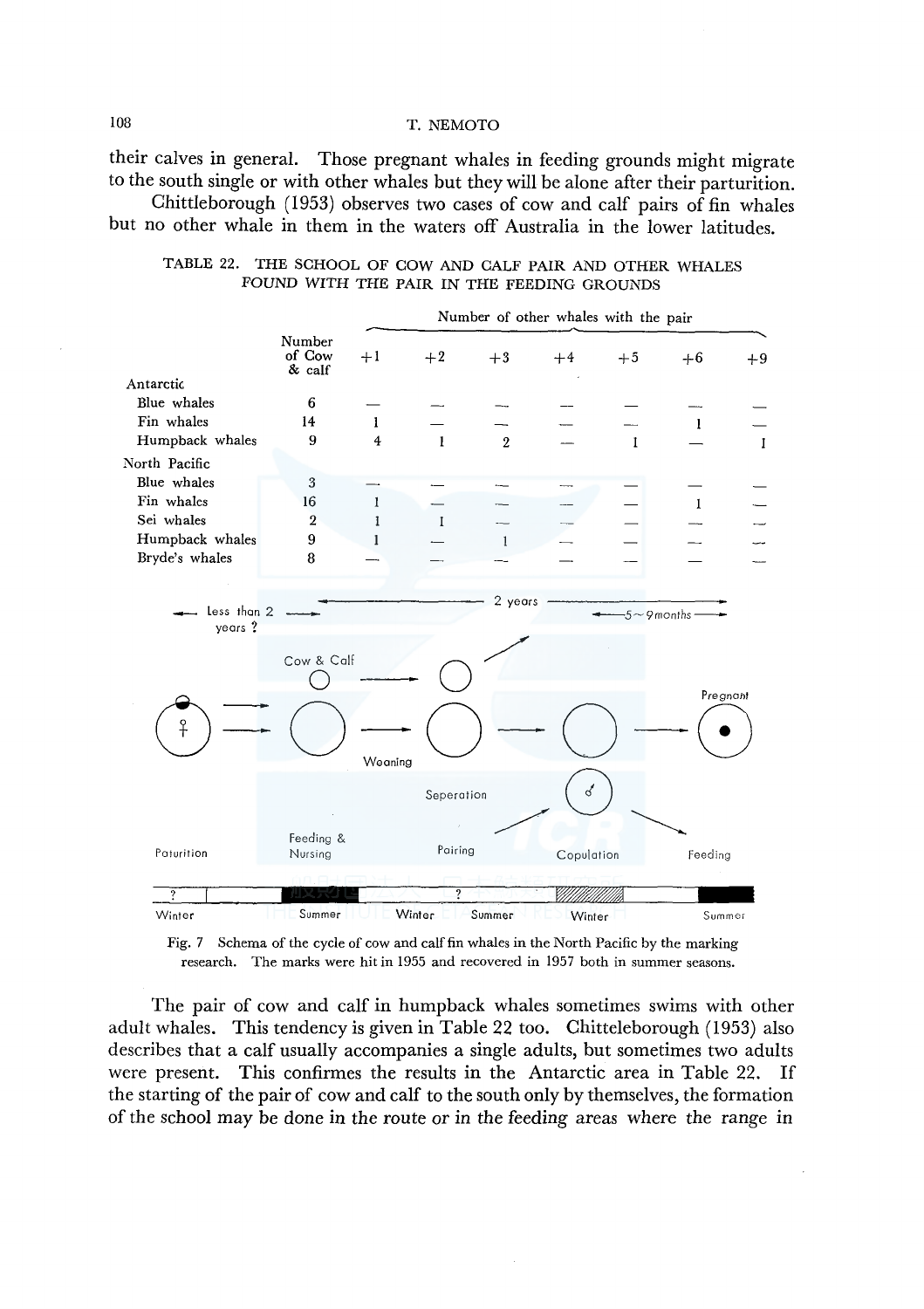the distribution is rather small and they may contact with each other more often than other baleen whales. The companionship is built in their migraion and feeding, however, the sex of the members are still unknown.

The pair of cow and calf have been observed in a considerable number in the feeding areas. But it is very rare to be found with other whales besides the family. Namely cow and calf form the family by themselves. The nursing duration is about seven in fin whales, and fin whales uaually do not form the school of many whales with the family within it, as a conclusion.

It is clear from above facts, that *Balaenoptera* baleen whales do not accept the family (cow and calf) in their school although the calf of *Balaenoptera* is able to swim with their mother and adults.

#### **SUMMARY**

The preliminary consideration on the school of baleen whales in the feeding areas are made based on the Antarcic and the North Pacific baleen whales caught by the Japanese whaling and the whale marking data. The important points are as follows.

1. The number of baleen whales in a school is examined on fin, blue, sei, humpback, right and grey whales. The seasonal change in the number of fin whales in a school is suggested.

2. The sex ratio and sexual combinaions are studied on the school of baleen whales especially in fin whales. From the catch of the pair fin whales, the combination of male and male, and male and female fin whales are more than the one of both females. The sexual combinations of members of the trio and other schools of fin whales are also investigated.

3. Based on the marking research, the following up to the number of baleen whales in a school is done both in the Antarctic and in the North Pacific. The number of fin whales in a school varies and the breaking up of the school is observed in the feeding grounds. Two pregnant fin whales are caught which had been marked when they swam with calves, and they are feeding solitary, suggesting one type of the formation and seperation of breaking the school in fin whales.

4. The pecurial feature of the school of different species of baleen whales are described. These schools are observed in fin and blue whales, fin and sei whales, and sei and bryde's whales. Among these combinations, the larger species of whales are the same or less in number than the smaller baleen whales in a school. The estimated body lengths of the blue whales in the school of fin and blue whales are comparatively short, and fin whales also small in the school of fin and sei whales and the possible reason, sexual potentiality, is suggested for the combination of different whale species.

5. The family of fin whales, cow and calf, is examined. It seems that the fin whales do not accept the family (cow and calf) into the school, and this tendency may be generally observed in *Balaenoptera* baleen whales.